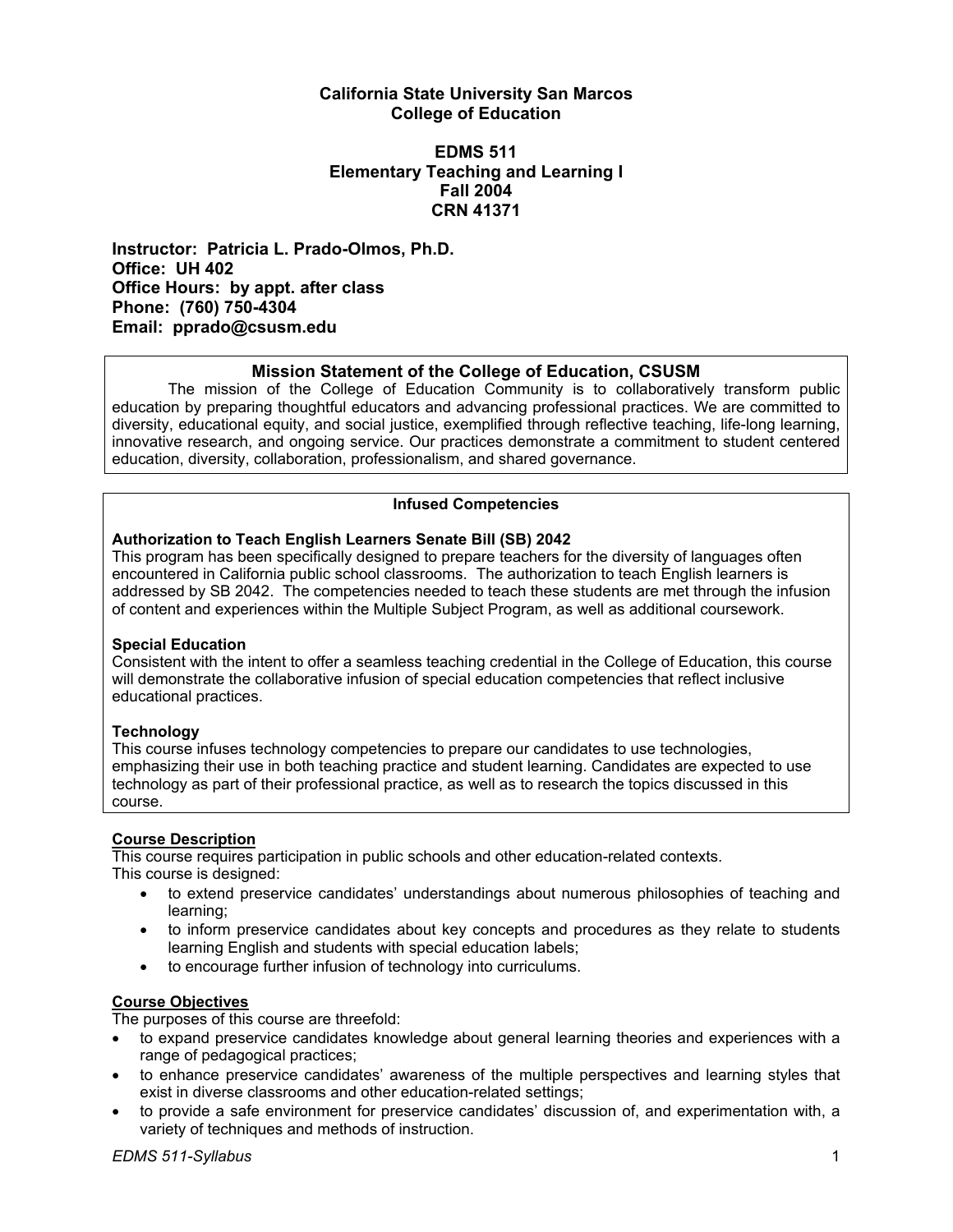## **Teacher Performance Expectations (TPE) Competencies**

This course is designed to help teachers seeking the Multiple Subjects Credential to develop the skills, knowledge, and attitudes necessary to assist schools and districts in implementing effective programs for students. The successful candidate will be able to merge theory and practice in order to realize a comprehensive and extensive educational program for all students. The following TPE's are primarily addressed in this course:

TPE 6d – Engaging and supporting all learners (Student Study Team Assignment)

TPE 10 – Creating & managing effective instructional time (Classroom Management Assignment

### **Required Texts**

- Tomlinson, Carol Ann. (1999). *The Differentiated Classroom: Responding to the needs of all learners*. Alexandria, VA: Association for Supervision and Curriculum Development. ISBN # 0-87120-342-1 (Available as an e-book online.)
- Choate, J. S. (2004) *Successful inclusive teaching (4th ed.)* Needham, MA: Allyn & Bacon.
- Villa, R. and Thousand, J. (1995). *Creating an Inclusive School*. Alexandria, VA: Association for Supervision and Curriculum Development.
- Woo, K., Valadez, G., Marion, R. (2004). *Elementary Teaching and Learning*. Boston, MA: Pearson Custom Publishing.
- Task Stream Electronic Portfolio. Must register and pay fee online prior to first class @ www.TaskStream.com (register for 1 year minimum).

#### **Accommodation for Disabilities**

Please discuss your needs with the instructor within the first week of the semester & contact Disabled Student Services, 5025A Craven Hall, (760) 750-4905 or (760) 750-4909 (TDD).

#### **Plagiarism**

All work submitted for this course should reflect students' efforts. When relying on supporting documents authored by others, cite them clearly and completely using American Psychological Association (APA) manual,  $5<sup>th</sup>$  edition. Failure to do so may result in failure of the course.

#### **Grading Policy**

All students will come prepared to class; readings and homework assignments are listed on the dates on which they are due.

All required work is expected to be on time. One grade level will be deducted for each class meeting for which it is late (e.g., an "A" assignment that is submitted one class session late will be marked down to a "B"). Unless prior instructor approval is secured, assignments will not be accepted three class sessions after which they are due. Exceptions will be handled on a case-by-case basis, as determined by the instructor.

It is expected that students will proofread and edit their assignments prior to submission. Students will ensure that the text is error-free (grammar, spelling), and ideas are logically and concisely presented. The assignment's grade will be negatively affected as a result of this oversight. Each written assignment will be graded approximately 80% on content and context (detail, logic, synthesis of information, depth of analysis, etc.), and 20% on mechanics (grammar, syntax, spelling, format, uniformity of citation, etc.). All citations, where appropriate, will use American Psychological Association (APA) format. Consult American Psychological Association (APA) Manual, 5<sup>th</sup> edition for citation guidance.

Grading will also include a component of "professional demeanor." Students will conduct themselves in ways that are generally expected of those who are entering the education profession. This includes but is not limited to:

- On-time arrival to all class sessions;
- Advance preparation of readings and timely submission of assignments;
- Respectful participation in all settings (e.g., whole group, small group, in/outside of class);
- Carefully considered, culturally aware approaches to solution-finding.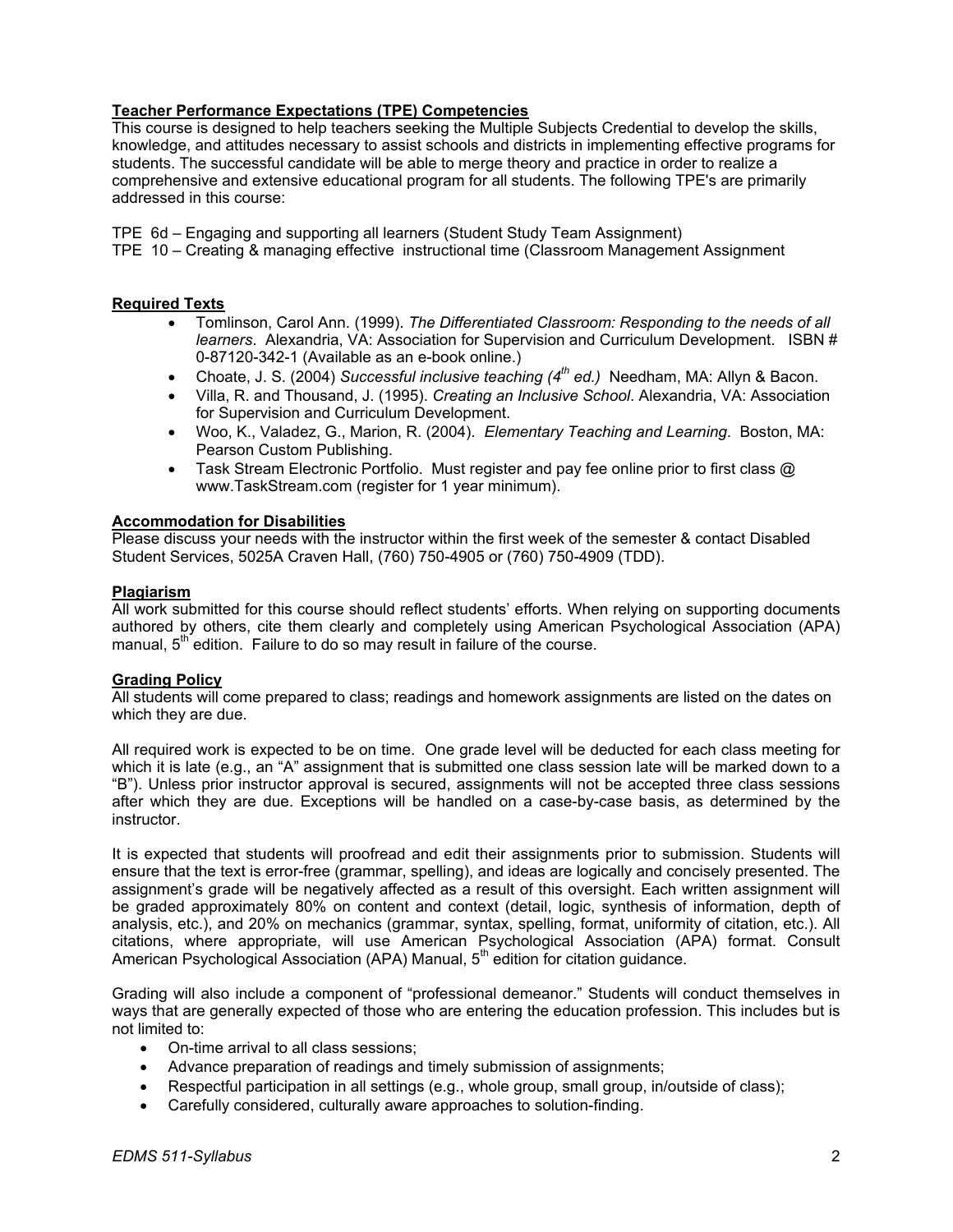| <b>Course Assignments</b>   |              |               |                    |
|-----------------------------|--------------|---------------|--------------------|
|                             |              | 10 points     |                    |
|                             |              | 20 points     |                    |
|                             |              | 20 points     |                    |
| <b>Classroom Management</b> |              | 15 Points     |                    |
|                             |              | 10 points     |                    |
| Peer Teaching demonstration |              | 10 points     |                    |
| Attendance/Participation    |              | 15 points     |                    |
|                             |              | 100 points    |                    |
|                             |              |               |                    |
| $B+ = 86-89$                | $C+ = 77-79$ |               |                    |
| $B = 83 - 86$               | $C = 73-76$  | $D = 60 - 69$ | $F = 59$ or lower. |
| $B - 80 - 82$               | $C = 70-72$  |               |                    |
|                             |              |               |                    |

**Please note assignments are due whether or not you are present in class that day.** 

**While this syllabus is carefully planned, it may be modified at any time in response to the needs and interests of the class.** 

## **College of Education Attendance Policy**

Due to the interactive nature of courses in the COE, and the value placed on the contributions of every student, students are expected to prepare for, attend, and participate in all classes. For extenuating circumstances contact the instructors **before** class is missed, and make arrangements to make up what was missed. At minimum, a student must attend more than 80% of class time, or s/he may not receive a passing grade for the course. If a student misses two class sessions or is late (or leaves early) for more than three sessions, the highest possible grade earned will be a "C". **Notification of absences does not allow students to assume they are automatically excused from class or making up missed class.**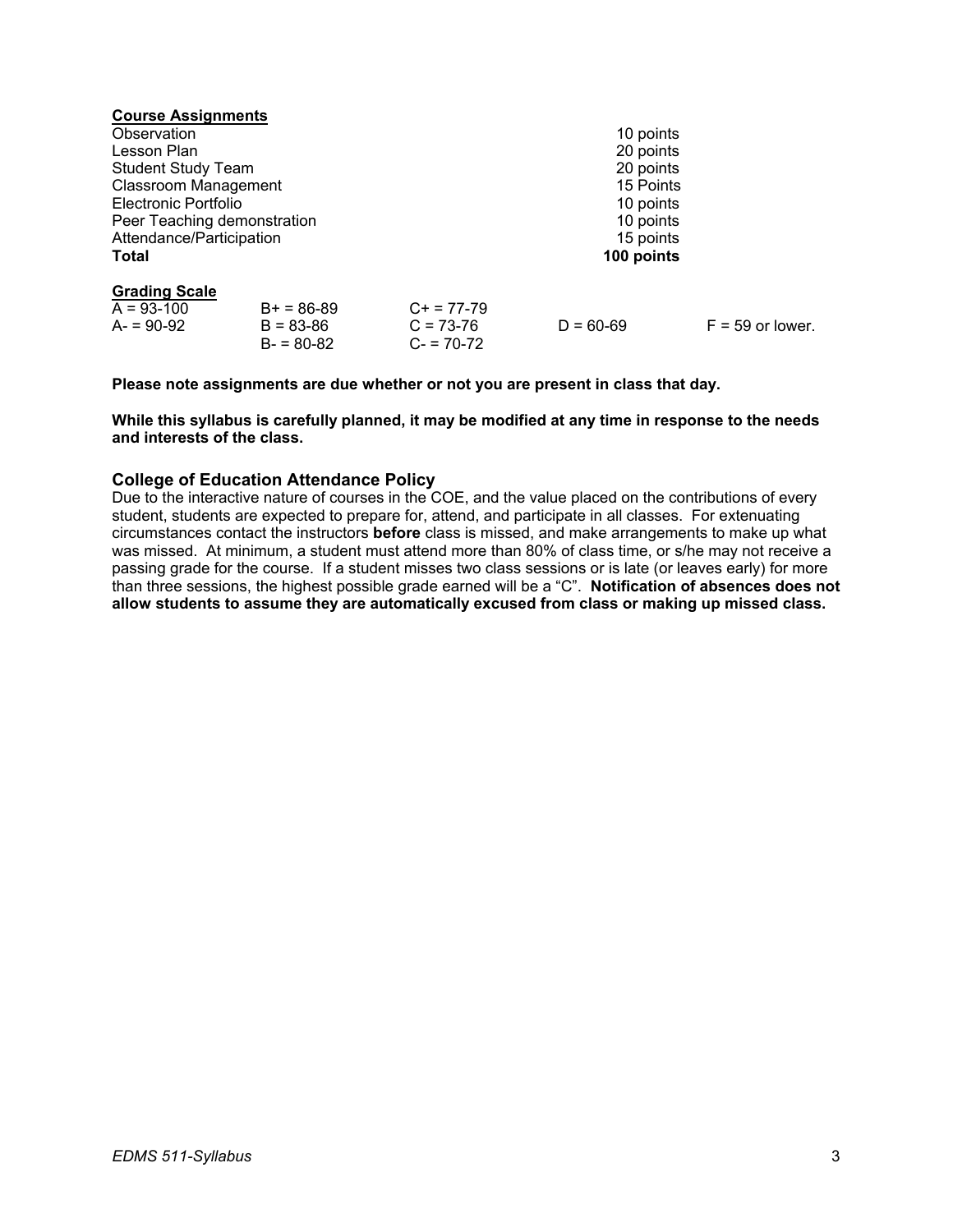## **Course Outline (Timeline Subject to Change pending "Teachable" Moments)**

| <b>Date</b>                 | <b>Topic</b>                                                                                                                                                    | <b>Reading Assignment Due</b>                                                                                                                                              |
|-----------------------------|-----------------------------------------------------------------------------------------------------------------------------------------------------------------|----------------------------------------------------------------------------------------------------------------------------------------------------------------------------|
| Session 1<br>$8 - 30 - 04$  | I Introduction/Course Overview<br><b>Community Building</b><br><b>Mandates for Educators</b><br><b>CSTP/TPE</b>                                                 | No Readings<br>Video - Kay Tolliver                                                                                                                                        |
| Session 2<br>$9 - 6 - 04$   | <b>HOLIDAY</b>                                                                                                                                                  |                                                                                                                                                                            |
| Session 3<br>$9 - 13 - 04$  | <b>Student Centered Teaching &amp;</b><br>Learning<br>Intro to TaskStream (computer lab)<br>Peer Teaching<br><b>Observation Activity DUE</b>                    | Villa/Thousand: Chapters 1, 2, & 7<br>Choate: Chapter 1 & 2<br>Tomlinson: Chs. 1, 2, 3<br>Woo, et al,: Student-centered and<br>Constructivist approaches to<br>Instruction |
| Session 4<br>$9 - 20 - 04$  | Lesson Plans: What are they? Why<br>do we write them? How do I start?<br>Peer Teaching                                                                          | Choate: Ch. 3<br>Tomlinson: Chs. 4 & 5<br>Woo, et. al.: Assessing Student<br><b>Learning &amp; Access to the General</b><br><b>Education Curriculum for All</b>            |
| Session 5<br>$9 - 27 - 04$  | Introduction to SST<br>Peer Teaching                                                                                                                            | <b>SST Lecturette</b><br>Videos<br>Choate: Ch: 16<br>Woo, et al,: Group Differences                                                                                        |
| Session 6<br>$10 - 4 - 04$  | <b>Structures and Procedures</b><br><b>Classroom Management</b><br>Peer Teaching<br><b>Lesson Plan DUE</b>                                                      | Choate: Ch. 15<br>Tomlinson: Chs. 7, 8 & 9<br>Woo, et. al.: Creating Learning<br>Environments                                                                              |
| Session 7<br>$10 - 11 - 04$ | Peer Teaching<br><b>SST Presentations</b><br><b>SST DUE</b>                                                                                                     | <b>NO Readings</b>                                                                                                                                                         |
| Session 8<br>10-18-04       | <b>Classroom management DUE</b><br>Demo Lesson<br><b>Course Review</b><br>TaskStream - assist student to upload<br>assignments to their electronic<br>portfolio | <b>NO Readings</b>                                                                                                                                                         |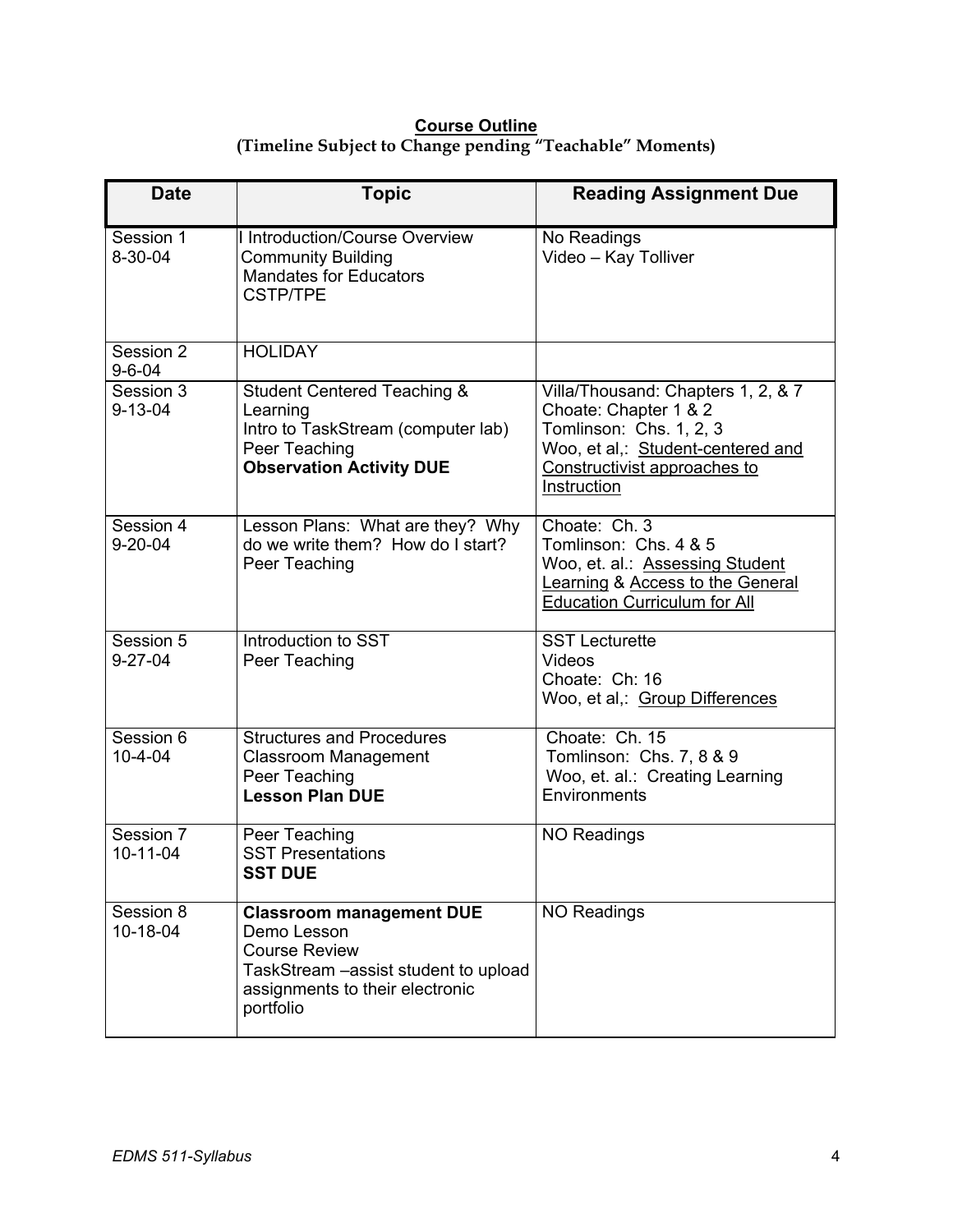|--|

| PART 1: LANGUAGE STRUCTURE<br>AND FIRST- AND SECOND-LANGUAGE                                                                                 | PART 2:<br>METHODOLOGY OF<br><b>BILINGUAL ENGLISH LANGUAGE</b>                                                                 | <b>PART 3: CULTURE AND</b><br><b>CULTURAL DIVERSITY</b>                                                |
|----------------------------------------------------------------------------------------------------------------------------------------------|--------------------------------------------------------------------------------------------------------------------------------|--------------------------------------------------------------------------------------------------------|
| <b>DEVELOPMENT</b>                                                                                                                           | DEVELOPMENT, AND CONTENT<br><b>INSTRUCTION</b>                                                                                 |                                                                                                        |
| I. Language Structure and Use: Universals and<br>Differences (including the structure of<br>English)                                         | I. Theories and Methods of Bilingual<br>Education                                                                              | I. The Nature of Culture                                                                               |
| A. The sound systems of language (phonology)                                                                                                 | A. Foundations                                                                                                                 | A. Definitions of culture                                                                              |
| <b>B.</b> Word formation (morphology)                                                                                                        | <b>B.</b> Organizational models: What works<br>for whom?                                                                       | <b>B.</b> Perceptions of culture                                                                       |
| C. Syntax                                                                                                                                    | C. Instructional strategies                                                                                                    | C. Intragroup differences (e.g.,<br>ethnicity, race, generations,<br>and micro-cultures)               |
| D. Word meaning (semantics)                                                                                                                  | II. Theories and Methods for Instruction<br>In and Through English                                                             | D. Physical geography and its<br>effects on culture                                                    |
| E. Language in context                                                                                                                       | A. Teacher delivery for both English<br>language development and content<br>instruction                                        | E. Cultural congruence                                                                                 |
| F. Written discourse                                                                                                                         | B. Approaches with a focus on English<br>language development                                                                  | II. Manifestations of Culture:<br><b>Learning About Students</b>                                       |
| G. Oral discourse                                                                                                                            | C. Approaches with a focus on content<br>area instruction (specially designed<br>academic instruction delivered in<br>English) | A. What teachers should learn<br>about their students                                                  |
| H. Nonverbal communication                                                                                                                   | D. Working with paraprofessionals                                                                                              | <b>B.</b> How teachers can learn about<br>their students                                               |
| II. Theories and Factors in First- and Second-<br><b>Language Development</b>                                                                | III. Language and Content Area<br><b>Assessment</b>                                                                            | C. How teachers can use what they<br>learn about their students<br>(culturally-responsive<br>pedagogy) |
| A. Historical and current theories and models<br>of language analysis that have implications for<br>second-language development and pedagogy | A. Purpose                                                                                                                     | <b>III.</b> Cultural Contact                                                                           |
| B. Psychological factors affecting first- and<br>second-language development                                                                 | <b>B.</b> Methods                                                                                                              | A. Concepts of cultural contact                                                                        |
| C. Socio-cultural factors affecting first- and<br>second-language development                                                                | C. State mandates                                                                                                              | Stages of individual cultural<br>contact                                                               |
| D. Pedagogical factors affecting first- and<br>second-language development                                                                   | D. Limitations of assessment                                                                                                   | C. The dynamics of prejudice                                                                           |
| E. Political factors affecting first- and second-<br>language development                                                                    | E. Technical concepts                                                                                                          | D. Strategies for conflict<br>resolution                                                               |

CLAD Competencies addressed in this course:

- \*Test 2, I, A4-(Methodology of Bilingual, English Language Development and Content Instruction) The relationship between teacher expectations and student achievement.
- \*Test 2, I, C2-Classroom organization
- \*Test 2, II, A (Theories and Methods for Instruction in and Through English) Teacher delivery for both English language development, and content instruction.
- \*Test 2, II, C –Approaches with a focus on content area instruction (SDAIE)
- \*Test 2, III, A & B-C- (Language and Content Area Assessment)-Purpose, Methods and State Mandates
- \*Test 2, III, D1, D2b, D2c, 3, E-Limitations of Assessment
- \*Test 3, II, A4-(Culture and Cultural Diversity) Manifestations of Culture: Learning about Students-Learning Styles
- \*Test 3, II, B & C-How teachers can learn about their students & how teachers can use what they learn about their students (culturally responsive pedagogy)

**\*Test 3, III, C & D- (Cultural Contact) The dynamics of prejudice and strategies for conflict resolution.**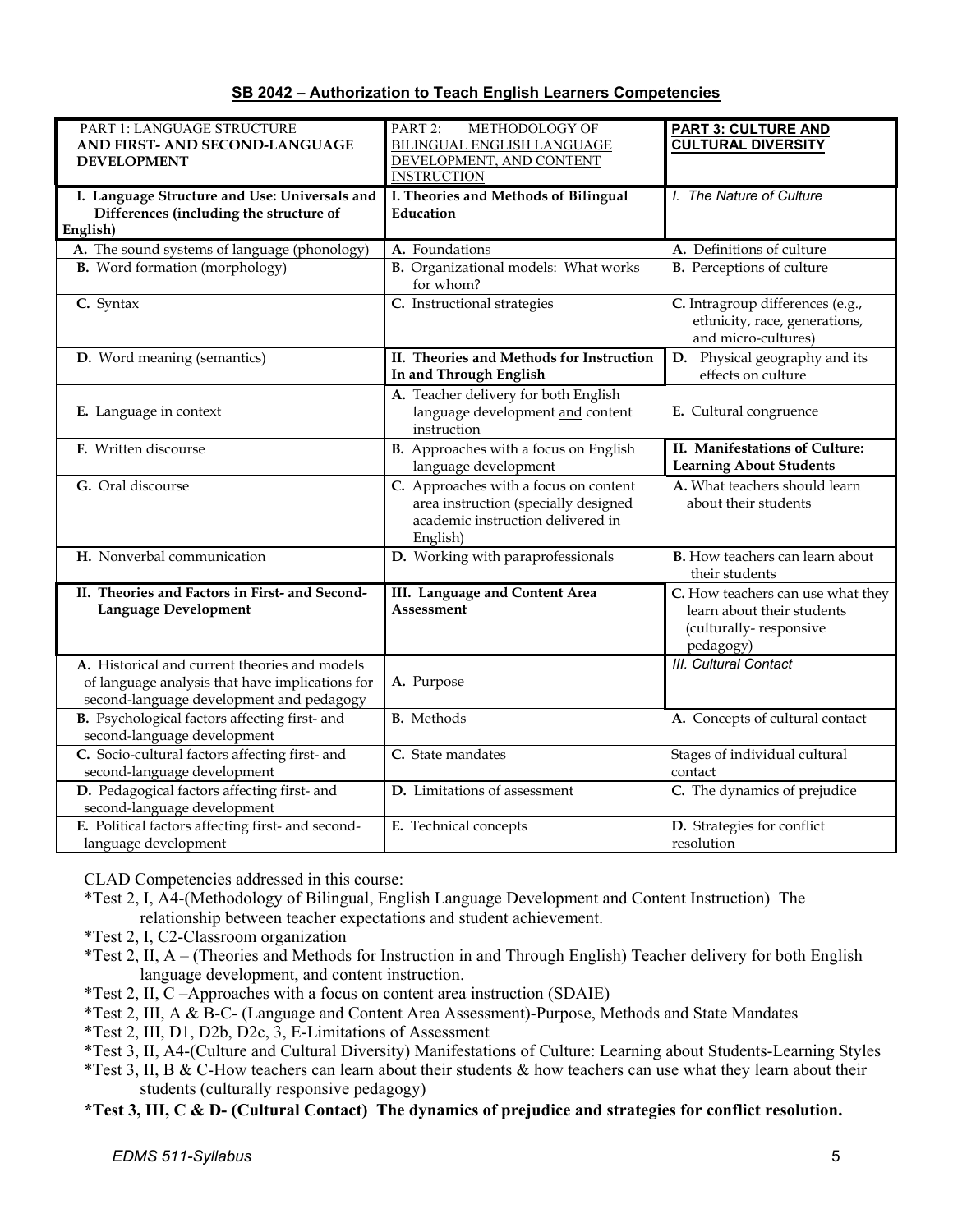## **Observation - Objective Observer 10 points**

**Learner Outcomes:** Teacher candidates will apply their knowledge of professional observation skills, including identification of major characteristics of the learning and social behaviors of typical and atypical students:

- Teacher candidates are able to differentiate between professional and unprofessional observation skills
- Teacher candidates are able to record what they observe
- Teacher candidates are able to write up their observation notes with recommendations for curriculum and instructional implications

**Assessment:** Teacher candidates will apply their knowledge of professional observation skills and curriculum and instructional strategies

- 1) to observe a student
- 2) take objective notes on the student's behavior, and
- 3) write up a report summarizing the observation and make educational recommendations for the student.

| <b>Resources</b>   | Title and necessary information:                                                                                                                                                                                                                          |
|--------------------|-----------------------------------------------------------------------------------------------------------------------------------------------------------------------------------------------------------------------------------------------------------|
| Textbook/chapters  | Choate, J. S. (2004) Successful inclusive teaching $(4^{\text{th}}$ ed.) Needham, MA: Allyn &<br>Bacon. Chapters 1-3                                                                                                                                      |
| Internet Resources | Tomlinson, Carol Ann. (1999). The Differentiated Classroom: Responding to the<br>needs of all learners. Alexandria, VA: Association for Supervision and Curriculum<br>Development. ISBN # 0-87120-342-1 (Available free through CSUSM ebooks<br>library.) |

#### **Task Guidelines**

- 1. Identify a K-12 student to observe.
	- a. DO NOT observe a student in your own class, or a child whom you already know. Being objective is critical to good observation.
	- b. Chose a child that represents a difference, student learning English, student that is an accelerated learner, student that has a special education label under IDEA or ADA, student that is shy…)
- 2. Please observe the student for 30-60 minutes.
- 3. It is NOT REQUIRED to see the student's records. These are confidential and you may not have access. If you are able to read the child's record you may include that in your report.
- 4. Remember to keep all information about your student confidential. Use pseudonyms (false names) for the child, the child's teacher and the school.
- 5. Write Student Data: Part I of Report. (This part of the report is only a documentation of what you see and hear. DO NOT include any opinions.)

#### **Background Information**

- Student's Pseudonym
- Your name
- Chronological Age of Student
- Student's Grade
- Pre-school and K-12 school history if available
- Health issues (allergies, diagnosed ADHD, glasses…)
- Family information, whom does the child live with and who else is part of the student's family (divorced parents, raised by grandmother, siblings, foster family…)
- Special service student receives (IEP, SST, ESL, referred for testing)
- Attendance and tardiness concerns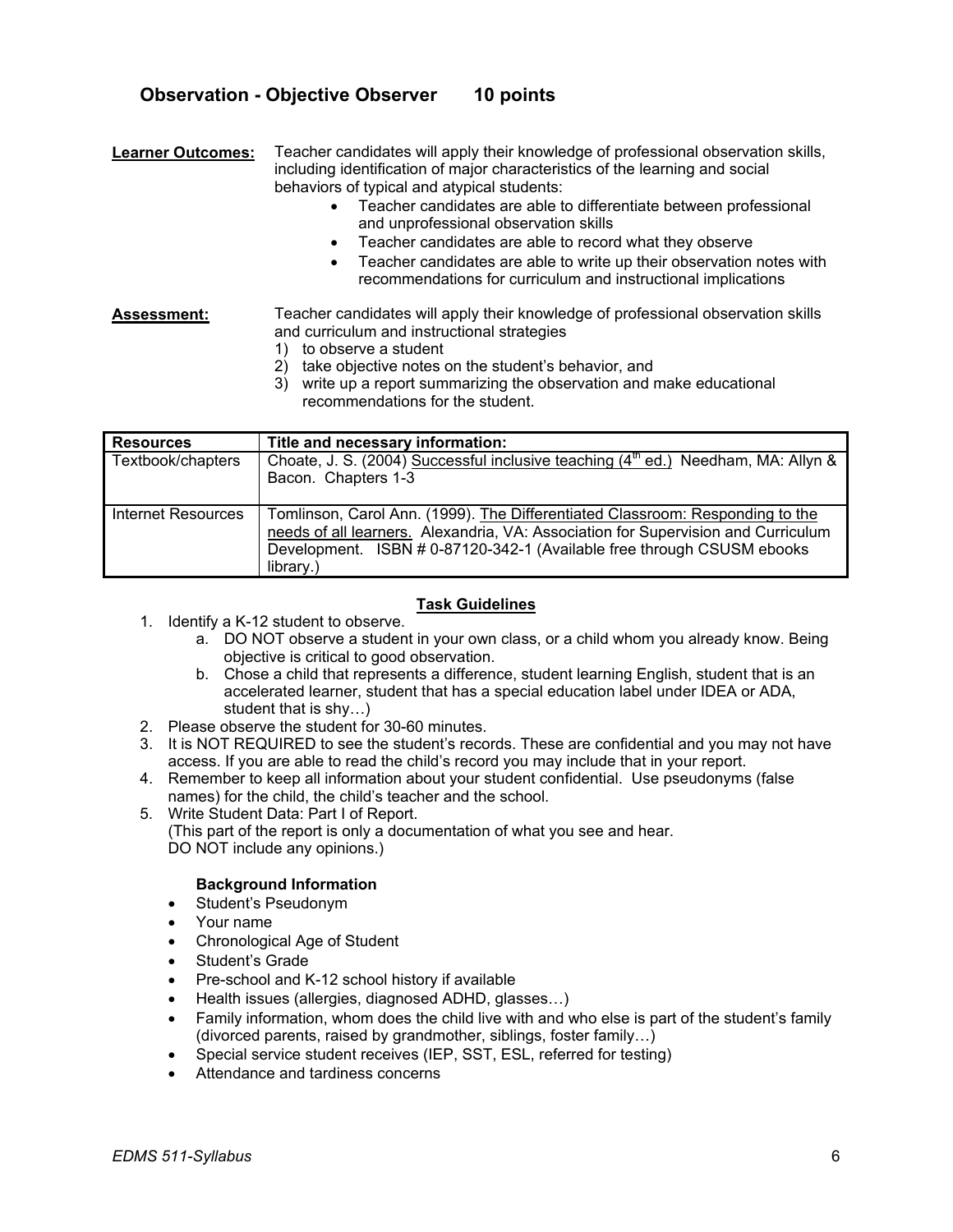### **Placement**

- What program is student receiving students from
- Where is student receiving those services?
- What portion of the day is the student in general education?
- What portion is student in other placements?
- How have the students unique needs and services impacted their success/progress in school?
- Describe the setting in which you observed the student in detail
	- o What does the room look like?
	- o Where is the student in the room?
	- o Who are the educators in the room?
	- o What proximity do the educators have with the student?
	- o What students are near the student you are observing?

#### **Performance**

- Describe how the student's body language
- Describe the student's facial expressions
- Describe the student's actions/activities
- Describe the student's verbal and nonverbal interactions with peers and adults
- What does the student do to show their learning?
- Describe verbal and nonverbal interactions adults have with student
- Describe verbal and nonverbal interactions peers have with student
- 6. Write Observation Summary & Recommendations: Part II of Report (This is the only place you can share your opinions.)

#### **Summary**

- Describe the students areas of strength
- Describe the students areas of need
- Use data from observation to support your assessment

#### **Recommendations**

- What are your recommendations for content adaptations?
- What are your recommendations for process adaptation?
- What are your recommendations for product adaptations?
- What are your recommendations for behavior management (seating arrangement, contract, management strategies…) to help this student succeed?
- What does the student need to succeed?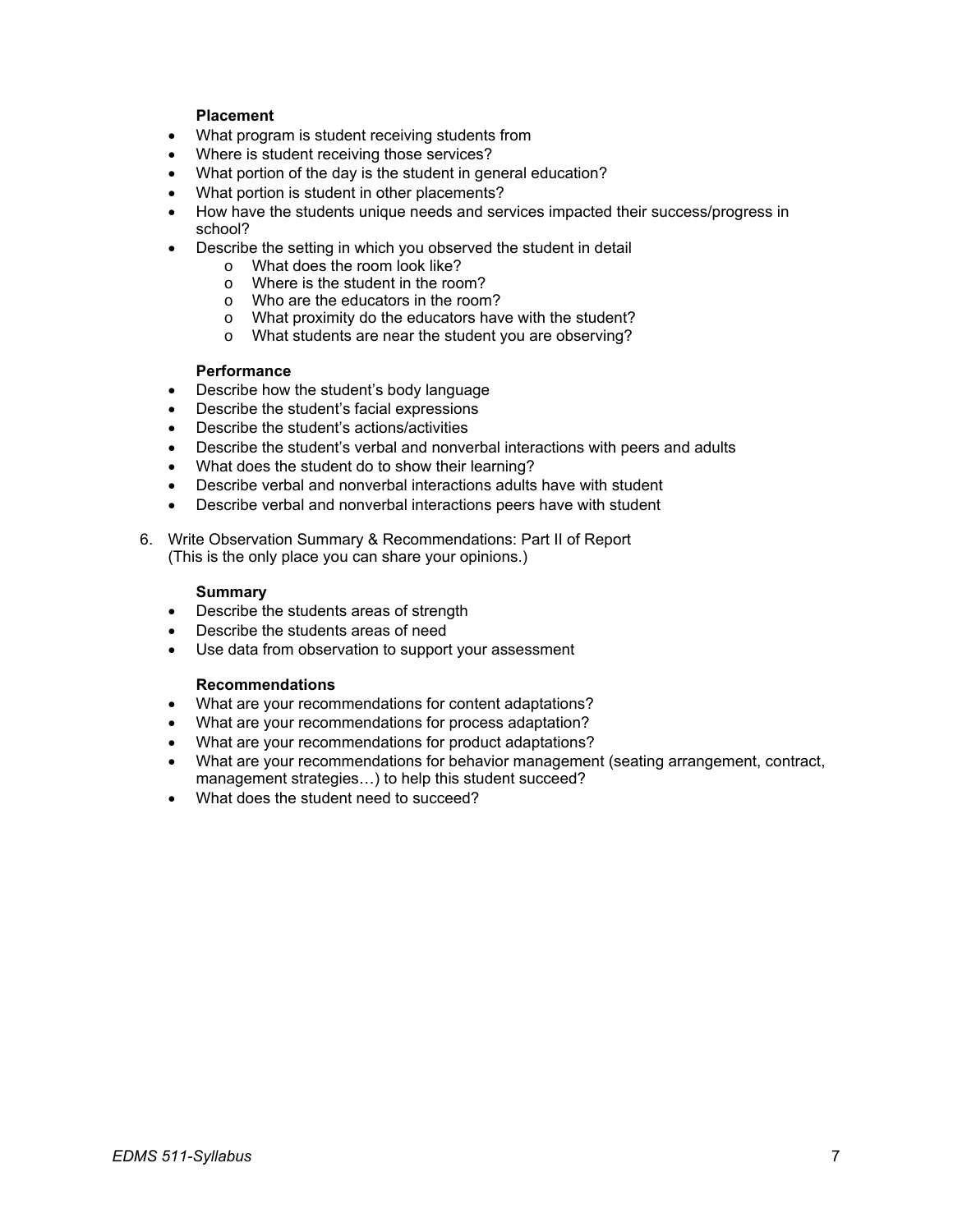# **Student Observation Rubric**

| Elements                          | Beginning to Meet<br>Expectations<br>0.5 points               | Approaching<br>Expectations<br>1 point                         | <b>Meets</b><br>Expectations<br>2 points                           | Total<br>Points |
|-----------------------------------|---------------------------------------------------------------|----------------------------------------------------------------|--------------------------------------------------------------------|-----------------|
| Student Background<br>Information | Less than 100%<br>of areas are<br>covered                     | 100% of<br>information<br>covered but not<br>covered in detail | Cover all areas<br>with rich detail                                |                 |
| <b>Student Placement</b>          | Less than 100%<br>of areas are<br>covered                     | 100% of<br>information<br>covered but not<br>covered in detail | Cover all areas<br>with rich detail                                |                 |
| <b>Student Performance</b>        | Less than 100%<br>of areas are<br>covered                     | 100% of<br>information<br>covered but not<br>covered in detail | Cover all areas<br>with rich detail                                |                 |
| <b>Observation Summary</b>        | Most areas are<br>covered                                     | All areas are<br>covered                                       | All areas are<br>covered and data<br>is used to support<br>summary |                 |
| Educational<br>Recommendations    | General<br>recommendations<br>are provided for<br>most areas. | General<br>recommendations<br>are provided for<br>all areas    | Specific<br>recommendations<br>are provided for<br>all 4 areas.    |                 |
| <b>Total Points</b>               |                                                               |                                                                |                                                                    | /10             |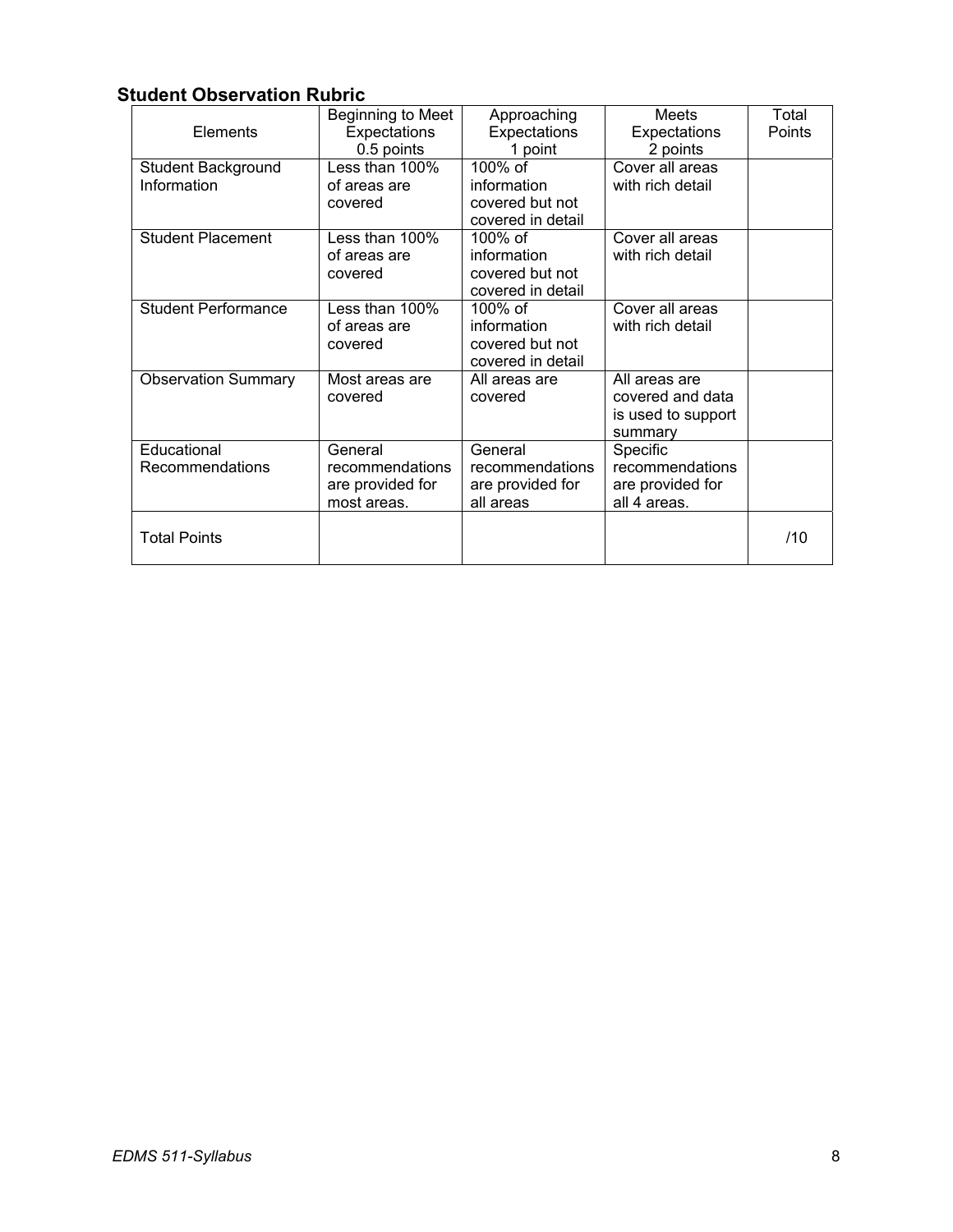## **Differentiated Lesson Plan 20 points** 20 points

**Learner Objectives:** Teacher candidates will be able to design a lesson that differentiates content, process and product to maximize learning for students with diverse needs.

**Assessment:** Teacher candidates will write a lesson plan that differentiates content, process, and product for students learning English, students that are accelerated learners, and students with special needs.

**Preparation:** Before beginning assignment teacher candidates read the following resources and demonstrate the ability to complete the prerequisite skills.

| <b>Resources</b>  | Title and necessary information:                                                             |
|-------------------|----------------------------------------------------------------------------------------------|
| Textbook/chapters | Choate, J. S. (2000) Successful Inclusive Teaching (3 <sup>rd</sup> ed.). Needham, MA: Allyn |
|                   | & Bacon. Chapters16                                                                          |
|                   | Pierangelo, Roger, & Giuliani, George A. (2001). What Every Teacher Should                   |
|                   | Know about Students with Special Needs: Promoting Success in the classroom.                  |
|                   | Champaign, IL: Research press.                                                               |
|                   | Villa, Richard, & Thousand, Jacquelyn. (1995). Creating an inclusive school.                 |
|                   | Alexandria, VA: ASCD. Chapters To Be Assigned                                                |
| Internet Site(s)  | Tomlinson, Carol Ann. (1999). The Differentiated Classroom: Responding to the                |
|                   | needs of all learners. Alexandria, VA: Association for Supervision and Curriculum            |
|                   | Development. ISBN # 0-87120-342-1 (Available free through CSUSM ebooks                       |
|                   | library.)                                                                                    |
|                   | ELD Standards - http://www.cde.ca.gov/re/pn/fd/documents/englangdev-stnd.pdf                 |
|                   | <b>COE Lesson Format form CSUSM website</b>                                                  |

#### **Prerequisite skills:**

- Teacher candidates are able to write a lesson plan using the COE lesson format.
- Teacher candidates are able to differentiate curriculum and instruction based on content, process, and product as define by Carol Ann Tomlinson (1999).
- Teacher candidates are able to use information about students' readiness range (skills, reading, thinking & information), learning profiles, interests, talents, and culture to differentiate curriculum and instruction (Tomlinson, 1999).
- Teacher candidates are able to identify strategies to meet the needs o
	- o Students learning English (including differentiation for Beginning, Intermediate, and Advanced levels)
	- o Student that are accelerated learners as referred to by Piergangelo & Giuliani (2001)
	- o Students that need special education support under IDEA &/or ADA as referred to by Choate (2000), Piergangelo & Giuliani (2001), and Villa & Thousand (1995)

## **Task Guidelines**

- 1. Design a lesson plan using COE lesson format.
- 2. Describe what you know about the learners and their context in detail. When describing students that are learning English and their levels of language acquisition, students that are accelerated learners, and students that need special education supports under IDEA &/or ADA include, readiness range (skills, reading, thinking & information), learning profiles, interests, talents, and culture for all students.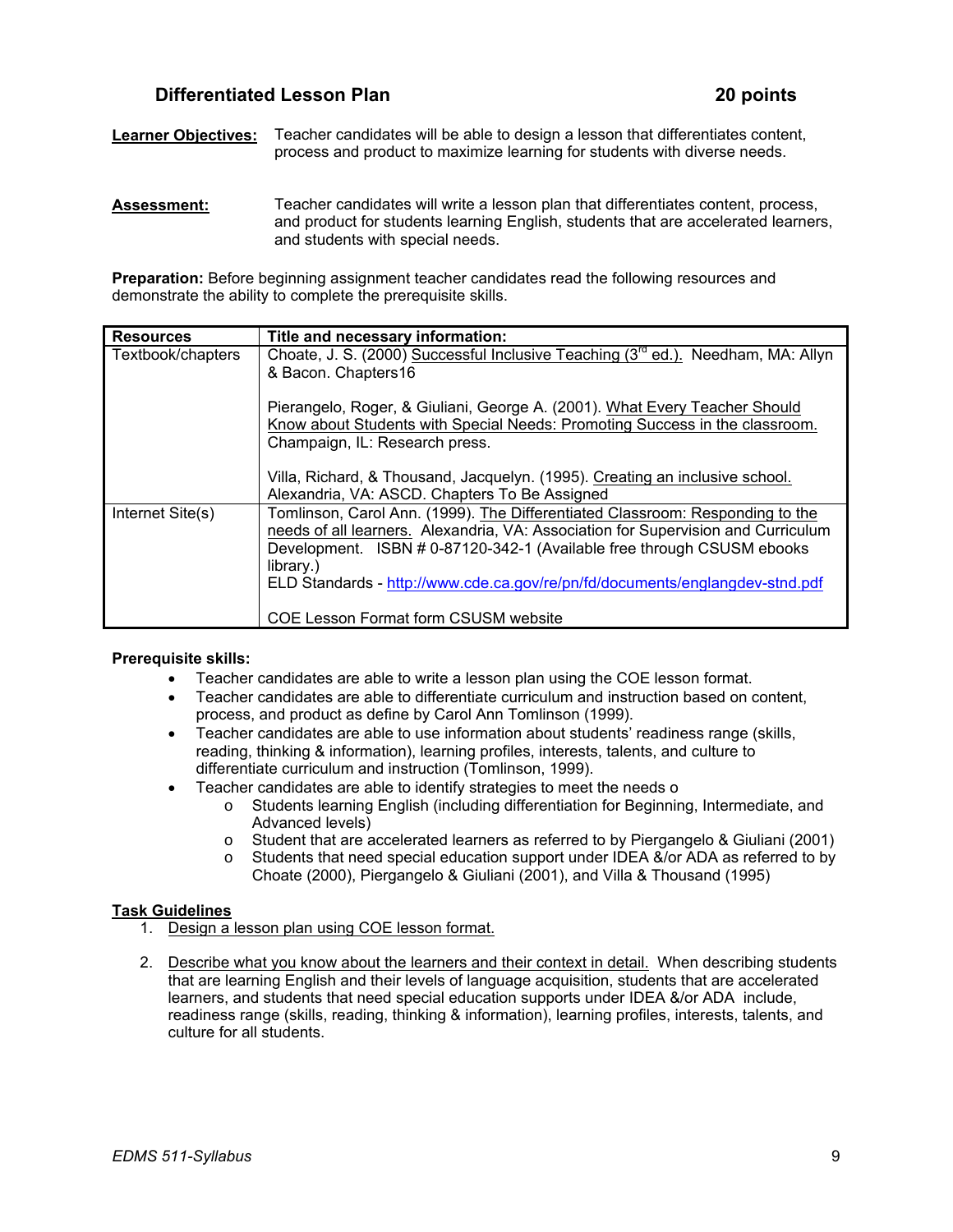- 3. Design a differentiated lesson plan. Consider the lesson you are revising, what content, process and products does the lesson incorporate? How could you revise the lesson to differentiate the content, process, or product for your students learning English, for your accelerated learners and your students with special needs? Address their individual needs based on their readiness (skills, reading, thinking & information), learning profile, interests, talents, and culture.
- 4. Plan Implementation. Accommodations need to be provided with dignity. All students need to feel comfortable and supported to maximize learning. What will you do to create an environment so the whole community values differentiation?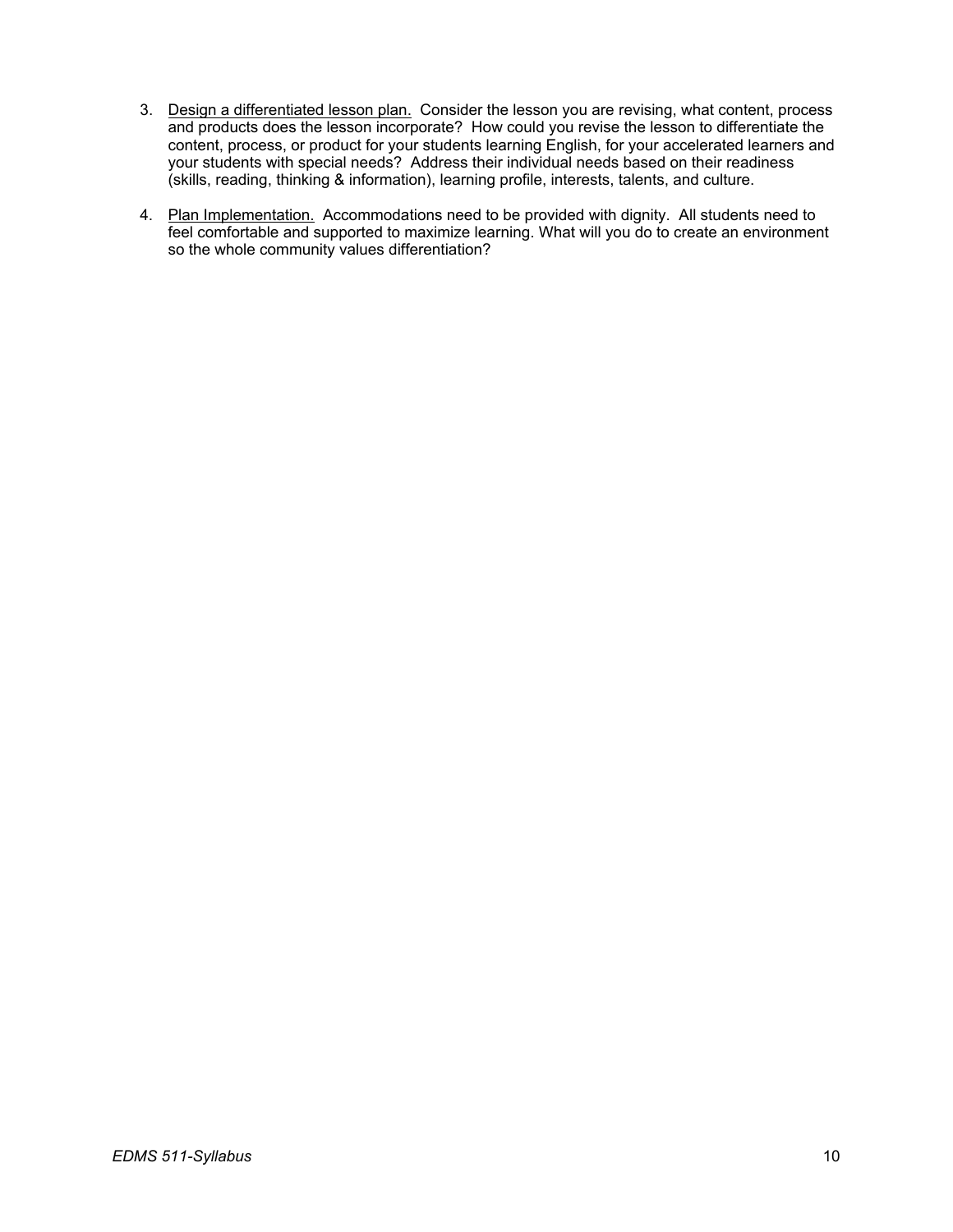# **Differentiated Lesson Plan Rubric**

| Elements                                                                                                                                   | Beginning to<br>Meet<br>Expectations<br>1 point                                                                                                                                         | Approaching<br>Expectations<br>2 points                                                                                                                                                | Meets<br>Expectations<br>4 points                                                                                                                                           | Total<br>Points |
|--------------------------------------------------------------------------------------------------------------------------------------------|-----------------------------------------------------------------------------------------------------------------------------------------------------------------------------------------|----------------------------------------------------------------------------------------------------------------------------------------------------------------------------------------|-----------------------------------------------------------------------------------------------------------------------------------------------------------------------------|-----------------|
| <b>Facts About Learners</b>                                                                                                                | <b>Identify number</b><br>of students that<br>are learning<br>English, students<br>that are<br>accelerated, and<br>students with<br>special ed. labels<br>under IDEA &/or<br><b>ADA</b> | & describe each<br>students'<br>readiness range<br>(skills, reading,<br>thinking &<br>information),<br>learning profiles,<br>interests, talents,<br>and culture                        | & identify the<br>students<br>educational<br>implications based<br>on their label and<br>their readiness<br>range, learning<br>profiles, interests,<br>talents, and culture |                 |
| <b>Content Differentiation:</b><br>modifications for<br>curriculum, materials &<br>goals                                                   | 1-2 modifications<br>for 1-50% of<br>students                                                                                                                                           | 3-4 modifications<br>for 51-74% of<br>students                                                                                                                                         | 5 or more<br>modifications for<br>75-100% of<br>students                                                                                                                    |                 |
| Process Differentiation:<br>modifications for<br>teaching/learning<br>process (include<br>environment and<br>management<br>considerations) | 1-2 modifications<br>for 1-50% of<br>students                                                                                                                                           | 3-4 modifications<br>for 51-74% of<br>students                                                                                                                                         | 5 or more<br>modifications for<br>75-100% of<br>students                                                                                                                    |                 |
| <b>Product Differentiation:</b><br>modifications for<br>assessment                                                                         | 1-2 modifications<br>for 1-50% of<br>students                                                                                                                                           | 3-4 modifications<br>for 51-74% of<br>students                                                                                                                                         | 5 or more<br>modifications for<br>75-100% of<br>students                                                                                                                    |                 |
| Differentiation<br>Implementation                                                                                                          | <b>Differentiations</b><br>provided for<br>some students,<br>but not all                                                                                                                | Differentiation is<br>used in a way<br>that highlights<br>students'<br>differences and<br>does not support<br>students to feel<br>important and<br>valuable<br>members of<br>community | Differentiation<br>strategies are<br>seamless and in<br>place for all<br>students, so that<br>students feel<br>important and<br>valuable members<br>of the community        |                 |
| <b>Total Points</b>                                                                                                                        |                                                                                                                                                                                         |                                                                                                                                                                                        |                                                                                                                                                                             | /20             |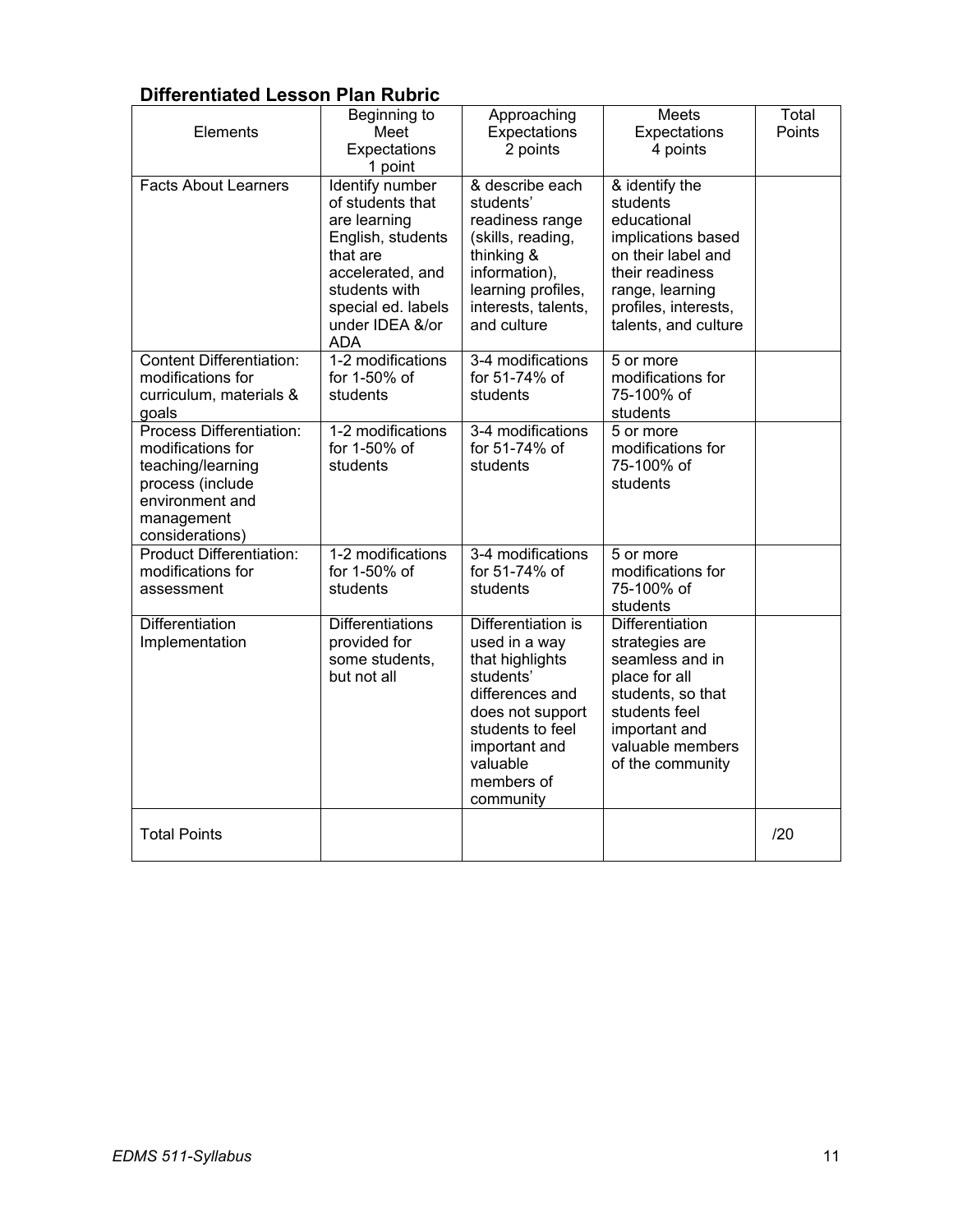# **Differentiated Lesson Plan Graphic Organizer**

| <b>Students with Special Needs</b>                |                                                 |
|---------------------------------------------------|-------------------------------------------------|
| Differentiation Strategy: What will teacher do to | Assessment: What will the student do to         |
| meet the students needs                           | display learning with specific differentiation. |
|                                                   | How will you assess students learning? What     |
|                                                   | criteria will you use?                          |
| <b>Content Differentiation</b>                    |                                                 |
|                                                   |                                                 |
|                                                   |                                                 |
|                                                   |                                                 |
| <b>Process Differentiation</b>                    |                                                 |
|                                                   |                                                 |
|                                                   |                                                 |
|                                                   |                                                 |
| <b>Product Differentiation</b>                    |                                                 |
|                                                   |                                                 |
|                                                   |                                                 |
|                                                   |                                                 |

### **Students that are Accelerated Learners**

| Differentiation Strategy: What will teacher do to<br>meet the students needs | Assessment: What will the student do to                                                        |
|------------------------------------------------------------------------------|------------------------------------------------------------------------------------------------|
|                                                                              | display learning with specific differentiation.<br>How will you assess students learning? What |
|                                                                              | criteria will you use?                                                                         |
| <b>Content Differentiation</b>                                               |                                                                                                |
|                                                                              |                                                                                                |
|                                                                              |                                                                                                |
| <b>Process Differentiation</b>                                               |                                                                                                |
|                                                                              |                                                                                                |
|                                                                              |                                                                                                |
| <b>Product Differentiation</b>                                               |                                                                                                |
|                                                                              |                                                                                                |
|                                                                              |                                                                                                |
|                                                                              |                                                                                                |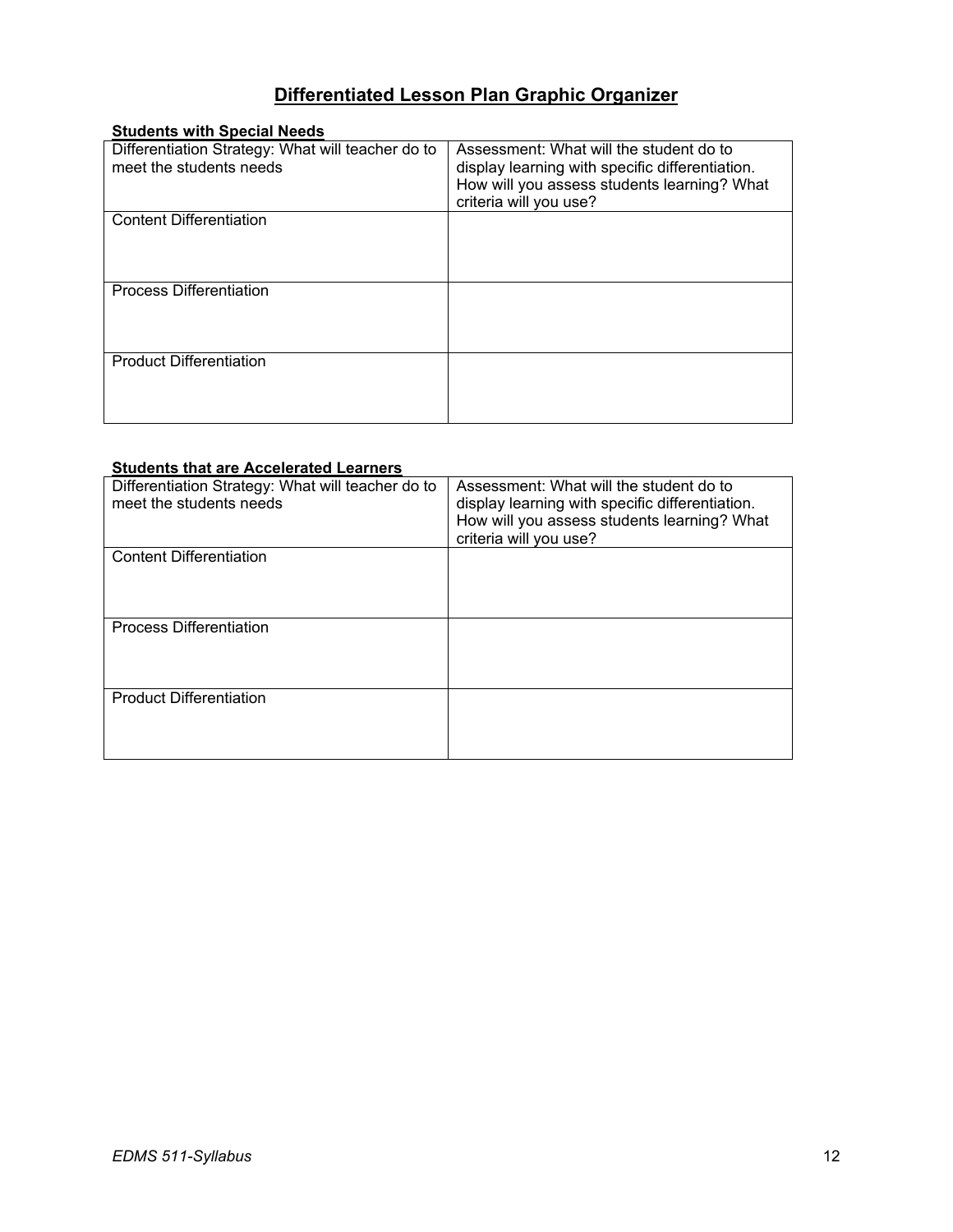## **Students Learning English - Beginning Level**

| Differentiation Strategy: What will teacher do to<br>meet the students needs | Assessment: What will the student do to<br>display learning with specific differentiation.<br>How will you assess students learning? What<br>criteria will you use? |
|------------------------------------------------------------------------------|---------------------------------------------------------------------------------------------------------------------------------------------------------------------|
| <b>Content Differentiation</b>                                               |                                                                                                                                                                     |
| <b>Process Differentiation</b>                                               |                                                                                                                                                                     |
| <b>Product Differentiation</b>                                               |                                                                                                                                                                     |

## **Students Learning English – Intermediate Level**

| Differentiation Strategy: What will teacher do to<br>meet the students needs | Assessment: What will the student do to<br>display learning with specific differentiation.<br>How will you assess students learning? What<br>criteria will you use? |
|------------------------------------------------------------------------------|---------------------------------------------------------------------------------------------------------------------------------------------------------------------|
| <b>Content Differentiation</b>                                               |                                                                                                                                                                     |
| <b>Process Differentiation</b>                                               |                                                                                                                                                                     |
| <b>Product Differentiation</b>                                               |                                                                                                                                                                     |

## **Students Learning English – Advanced Level**

| Differentiation Strategy: What will the teacher<br>do to meet the students' needs? | Assessment: What will the student do to<br>display learning with specific differentiation.<br>How will you assess students learning? What<br>criteria will you use? |
|------------------------------------------------------------------------------------|---------------------------------------------------------------------------------------------------------------------------------------------------------------------|
| <b>Content Differentiation</b>                                                     |                                                                                                                                                                     |
| <b>Process Differentiation</b>                                                     |                                                                                                                                                                     |
| <b>Product Differentiation</b>                                                     |                                                                                                                                                                     |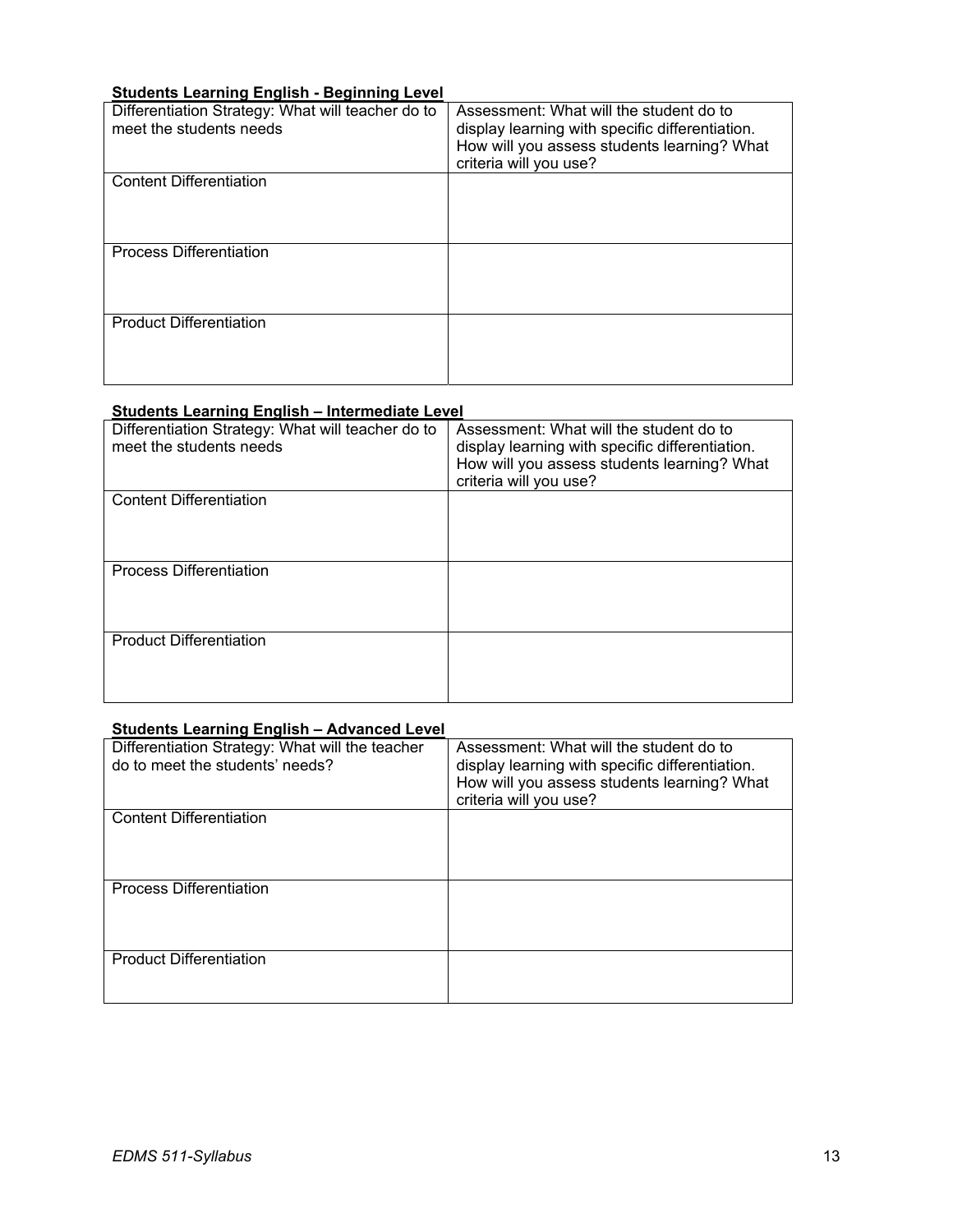# **Universal Backwards Lesson Design**

|                                    | WHAT?                                                                                                                                                                                                                                                                                                                                                                                                                                                                                                                                                                                                                                                                                                               |
|------------------------------------|---------------------------------------------------------------------------------------------------------------------------------------------------------------------------------------------------------------------------------------------------------------------------------------------------------------------------------------------------------------------------------------------------------------------------------------------------------------------------------------------------------------------------------------------------------------------------------------------------------------------------------------------------------------------------------------------------------------------|
| <b>BEFORE</b><br><b>LESSON</b>     | Facts about the learner<br>Content/Context<br>Product/Assessment<br>Management/Discipline considerations                                                                                                                                                                                                                                                                                                                                                                                                                                                                                                                                                                                                            |
|                                    | I<br>N<br>T<br>Anticipatory set<br>O                                                                                                                                                                                                                                                                                                                                                                                                                                                                                                                                                                                                                                                                                |
| <b>DURIN</b><br>G<br><b>LESSON</b> | Teacher Input<br>Direct Instruction<br>$\Omega$<br>Modeling<br>$\circ$<br>Exemplars/Non-Exemplars<br>Demonstration<br>T<br>H<br>Guided Practice/Progress Modeling<br>$\mathbb R$<br>Scaffolds and Supports<br>$\bigcirc$<br>O<br>Monitor and Adjust, if needed<br>O<br>U<br>Check for understanding<br>O<br>G<br>H<br><b>Independent Practice/Formative Assessment</b><br><b>Benchmark Criteria for Assessment</b><br>$\circ$<br>Closure/Summative Assessment<br>Students summarize learning<br>$\bigcirc$<br>Check that objectives were met<br>O<br>B<br>Transfer<br>E<br><b>Extension Activities</b><br>$\bigcirc$<br>Y<br>Research Projects<br>■<br>Home Fun<br>O<br>■<br>N<br><b>Enrichment Activities</b><br>D |
| AFTER<br><b>LESSON</b>             | Reflection<br>Successes to repeat<br>$\circ$<br>Revisions to make<br>$\circ$                                                                                                                                                                                                                                                                                                                                                                                                                                                                                                                                                                                                                                        |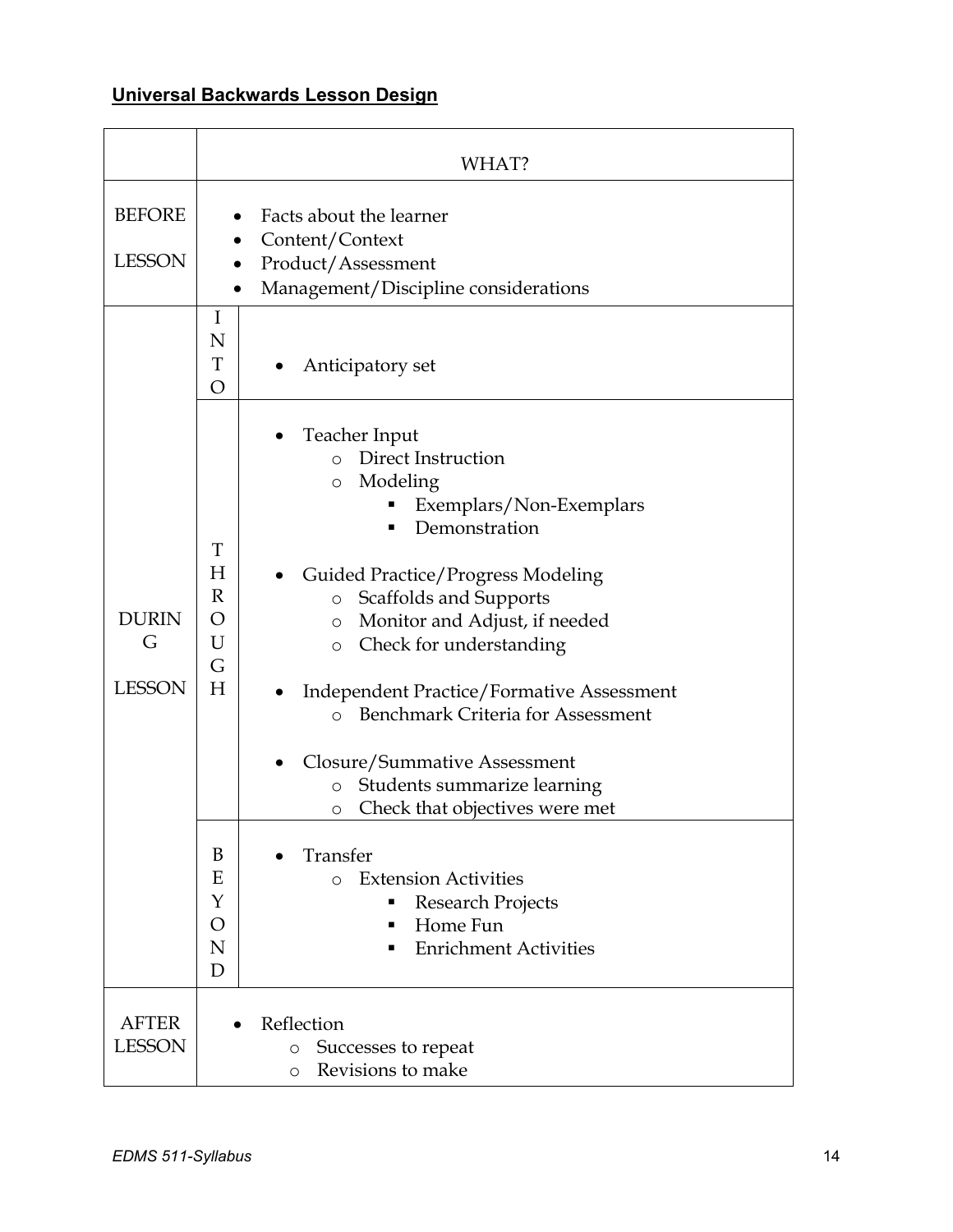# **Lesson Plan Format**

#### **I. CONSIDERATIONS BEFORE THE LESSON Facts about the Learners**

Who are my students and how do they learn? What forms of communication do my students use?

## **Content/Context**

Content area(s) or discipline(s) Grade level(s) Content standards addressed Lesson's Objectives Prior knowledge and skills

## **Product/Assessments**

In what varied authentic ways will students demonstrate accomplishment of the objectives?

What criteria will you use to judge students' success for each objective?

## **Management/Discipline Considerations**

What materials and resources are needed? How will you incorporate technology? How will you handle the room arrangement? How will you handle student grouping? How will you handle student transitions and misbehavior?

## **II. OPENING THE LESSON/** *INTO*

Anticipatory Set - How will you motivate and focus students?

## **III. PROCESS/STEPS OF INTRUCTION/** *THROUGH*

## **A. Teacher Input**

- 1. How will you describe and model skills?
- 2. How will you provide examples and non-examples?
- 3. How will teach to the objective(s)?
- 4. How will you actively involve all students?
- 5. What will the teacher do?
- 6. What will the student do?

## **B. Guided Practice**

- 1. How will students practice alone?
- 2. How will you check for understanding?
- 3. What will your interventions consist of if the objectives are not being met?

#### **C. Independent Practice/Formative Assessment**

What benchmark criteria will you look for to assess if students are meeting the objectives?

## **D. Closure/Summative Assessment**

 How will you have students summarize their learning? How will you assess students have met the objectives?

## **IV. AFTER THE LESSON/***BEYOND*

#### **A. Transfer**

How will your structure opportunities for students to continue practice and transfer learning?

## **B. Reflection**

- 1. What went well in the lesson and was it relevant and worthwhile?
- 2. What evidence do you have that the lesson went well?
- 3. What changes will you make to enhance learning?
- 4. What benefits do these changes have for the students and your effectiveness as a teacher?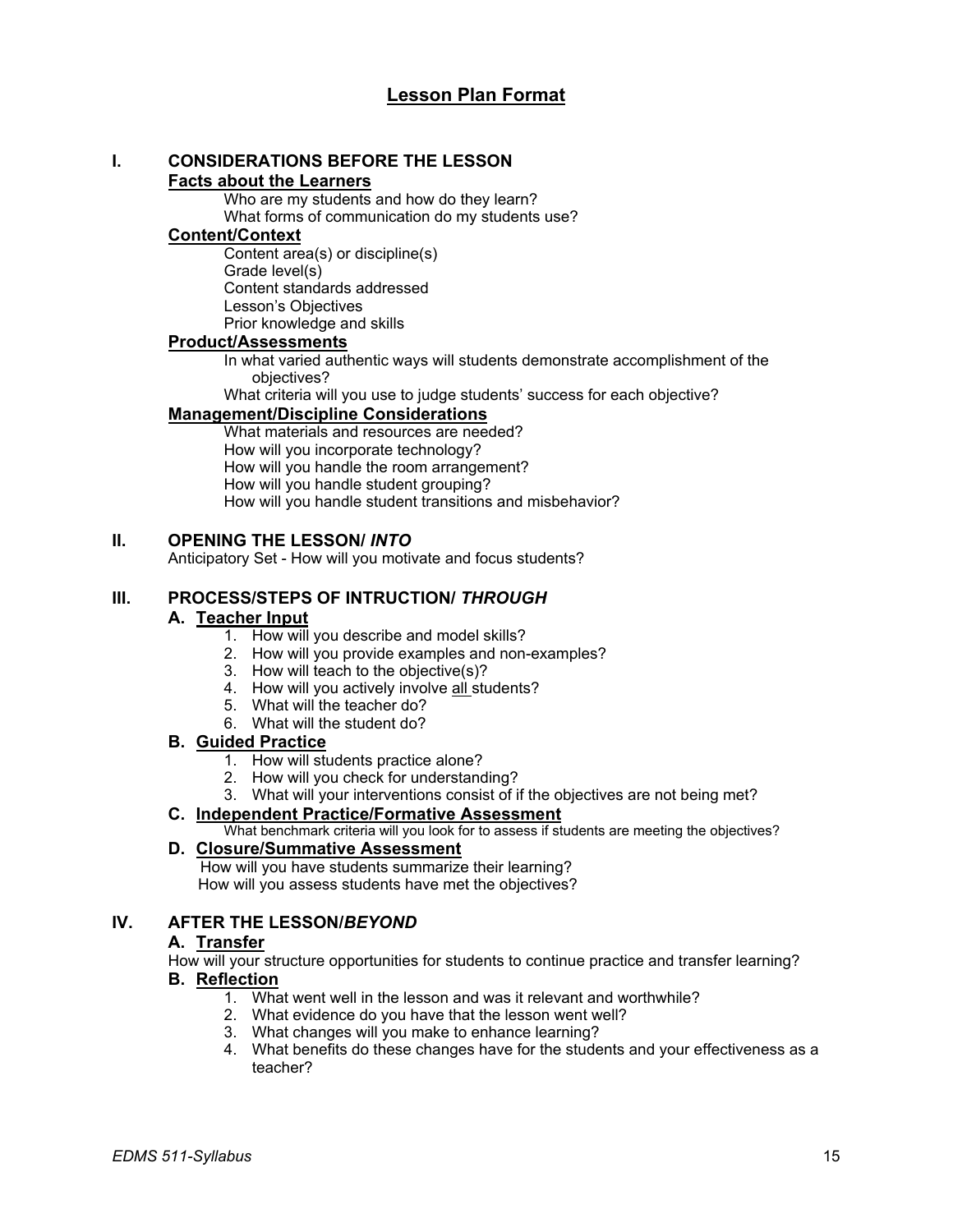# **Student Study Team (SST) Process 20 points**

**Learner Objectives:** Knowledge and skill in conducting and participating in the Student Study Team general education pre-referral process

**Assessment:** Teacher candidates apply their knowledge of the SST processes for avoiding special education referral by participating in a simulation of an SST meeting regarding a child with a selected classroom challenge.

> Teacher candidates create an annotated bibliography of articles and Web sites that provide information about the student's challenge and strategies for supporting the student to be successful in the class

| Resource(s):                   | Title and necessary information:                                                                                                                                                                                                                                                                             |
|--------------------------------|--------------------------------------------------------------------------------------------------------------------------------------------------------------------------------------------------------------------------------------------------------------------------------------------------------------|
| Textbook/pages                 | Choate, J.S. (2000) Successful inclusive teaching: Proven ways to detect and<br>correct special needs (3 <sup>rd</sup> ed.), pp 1-17. Boston: Allyn & Bacon. (ISBN 0-205-<br>$30621 - 7$ )<br>Chapter 16                                                                                                     |
| Supplemental Print<br>Material | SST Lecturette by Jacqueline Thousand, Professor, CSUSM, College of Education                                                                                                                                                                                                                                |
| Video/segment                  | Video Segment # 1 "Promoting Success for All Students" The Inclusion Series<br>(1998) Weland Prods/KCET and Allyn & Bacon. (ISBN 0-205-29111-2)<br>Video Segment # 3 "Working Together – The Collaborative Process" The Inclusion<br>Series (1998) Weland Prods/KCET and Allyn & Bacon. (ISBN 0-205-29111-2) |

## **TASK AND GUIDELINES**

## **Context**

The Student Study Team (SST) process is a general education function and general education teacher responsibility. It is a state-mandated prevention and intervention process and structure that must exist at every California school. The SST process is designed to address students' learning needs PRIOR to even thinking about referral for special education assessment. Some disabilities are more obvious and present themselves prior to school entry. Other high incident disabilities such as learning disabilities (e.g., language, mathematics, written expression) often develop in response to academic demands. Further, there are a great many children without disabilities who struggle in school because English is not their first language or because the instructional approaches used by their teachers do not match their learning styles (i.e., preferred areas of Multiple Intelligences). Most students respond positively when their classroom teachers seek ideas and support from professional peers through the SST process.

## **Objectives**

The objectives of having you participate in a mock SST meeting are to give you the opportunity to:

- demonstrate effective use of the SST model
- demonstrate the various roles of the SST members
- examine support options for students based upon their unique individual characteristics
- demonstrate the use of prereferral strategies as the preferred response (over formal special education referral) to resolve problems
- clarify the initial procedures involved in identifying students for special education support

## **Preparation**

- Read the SST Lecturette and Chapter 16 of Choate.
- Visit a Web site that you find
- Watch the video segments #1 and #3 of the Inclusion Series that models the SST process and the elements of effective collaborative teaming.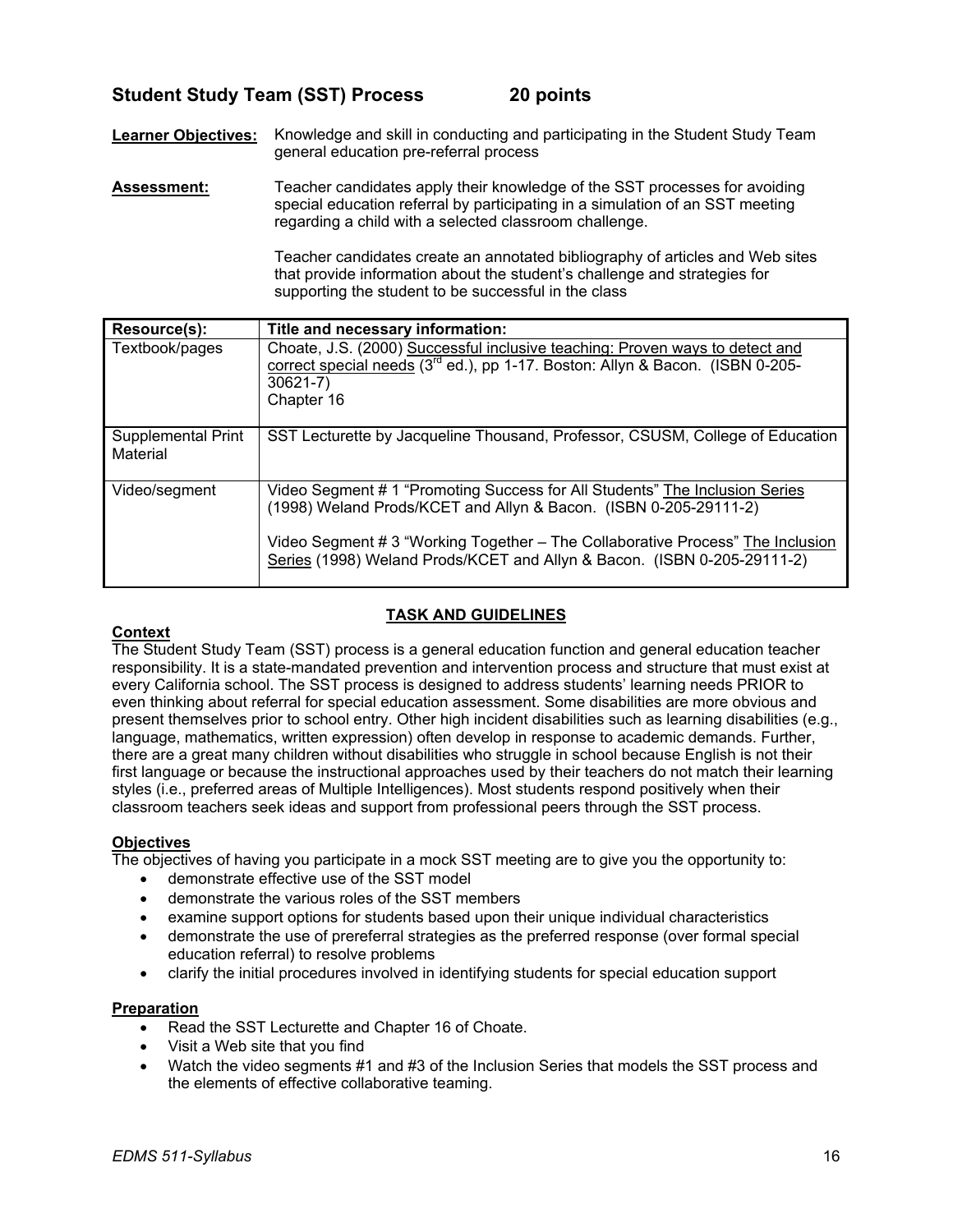### **Assignment Description**

Each class member will be assigned to an SST team of 5 members. Each member of the group will fulfill one of the following roles and the corresponding assigned tasks. Each member will participate in a SST role play. Each student will write up a reflection on their group experience.

**Roles Tasks**

**PREVIOUS TEACHER CONTROLLER CONTROLLER BUT A DATA SHEET/SUMMARY SHEET** PARENT **DATA SHEET/SUMMARY SHEET** CURRENT TEACHER DATA SHEET/SUMMARY SHEET RESOURCE SPECIALIST **EXECUTE:** THE DATA SHEET/SUMMARY SHEET ADMINISTRATOR DATA SHEET/SUMMARY SHEET

## **The Tasks:**

- Complete a data sheet of observed characteristics of the student's behavior and learning or behavioral challenges, how the child's characteristics affect school performance, and possible strategies for supporting the student.
- Complete the SST Summary Sheet with each column filled out in items that will be covered in the of SST role play
- Answer guiding questions provided
- On your own, find two annotated bibliographies per team member of articles and/or web sites that provide information about the challenging student characteristic and strategies for supporting the student. Each annotation is to include a starting paragraph the briefly summarizes the article. A second paragraph will summarize your reaction (e.g., interesting new information, conflicting perspectives, challenging point) to the article. Use APA format in referencing the article or web site.
- After completing the in-class SST role play and discussion, go to your electronic portfolio and write a

response to theses prompts:

- Articulate the rationale for inclusive educational opportunities for all students.
- What were the strengths and needs of the student you had an SST meeting for?
- What principles of universal design guided the group's decision for differentiating instruction?
- What strategies were identified to support the student? Provide examples of natural peer supports (e.g., partner learning, peer tutoring, classroom meetings), collaborative teaching and learning methods, and other appropriate materials and technologies (including assistive technologies) to a) create a caring classroom community in which students value one another's differences, b) develop the social competence of and relationships among class members, and c) meet the educational and social/emotional needs of the student.
- Describe what your role will be at future SST meetings?
- How will you prepare for SST meetings?
- What was useful about this experience?
- How will this experience inform your teaching?

For further reading:

Kluth, P., Villa, R., & Thousand, J. (Dec. 2001/Jan 2002) 'Our school doesn't offer inclusion' and other legal blunders. Educational Leadership, 59 (4), 24 – 27.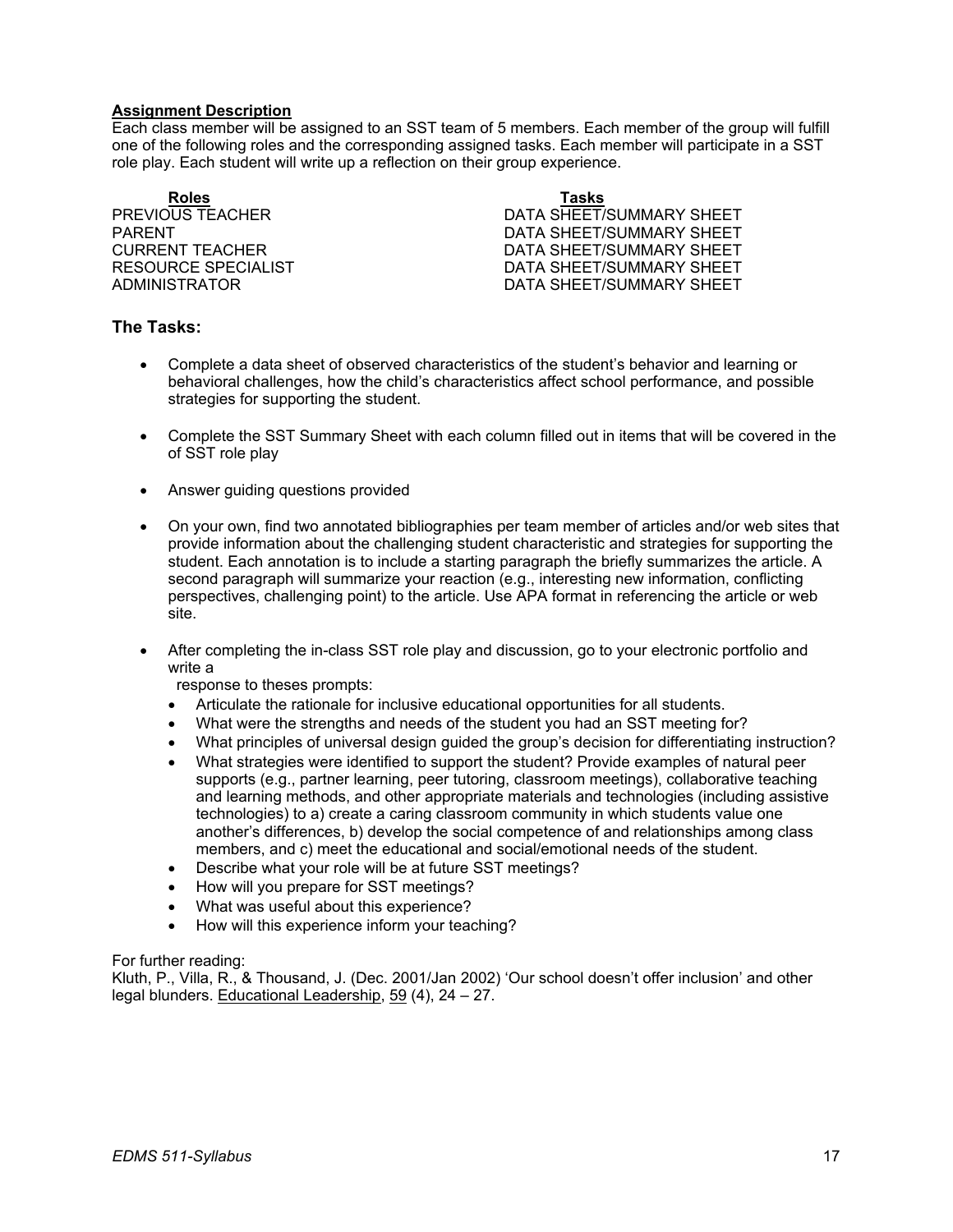# **SST Summary Form Community Community Property Community Date of Meeting Community Community Community Community**

| <b>Teacher</b> | <b>School</b> |
|----------------|---------------|
| Team           |               |
| <b>Student</b> |               |

**Primary Language\_\_\_\_\_\_\_\_\_\_\_\_ Grade\_\_\_\_\_ DOB \_\_\_\_\_\_Parents \_\_\_\_\_\_\_\_\_\_\_\_\_\_\_\_ M \_\_\_\_\_ F** \_\_\_\_\_\_

| <b>STRENGTHS</b> | <b>CONCERNS</b> | <b>KNOWN</b><br><b>INFORMATION</b> | <b>KNOWN</b><br><b>MODIFICATION</b><br>$S (+/-)$ | <b>QUESTIONS</b> | <b>STRAT</b><br>EGIES/<br><b>BRAIN</b><br><b>STORM</b> | <b>ACTIONS</b> | WHO/<br>WHEN         |
|------------------|-----------------|------------------------------------|--------------------------------------------------|------------------|--------------------------------------------------------|----------------|----------------------|
|                  |                 |                                    |                                                  |                  |                                                        |                |                      |
|                  |                 |                                    |                                                  |                  |                                                        |                |                      |
|                  |                 |                                    |                                                  |                  |                                                        |                |                      |
|                  |                 |                                    |                                                  |                  |                                                        |                |                      |
|                  |                 |                                    |                                                  |                  |                                                        |                |                      |
|                  |                 |                                    |                                                  |                  |                                                        |                |                      |
|                  |                 |                                    |                                                  |                  |                                                        |                | Follow<br>Up<br>Date |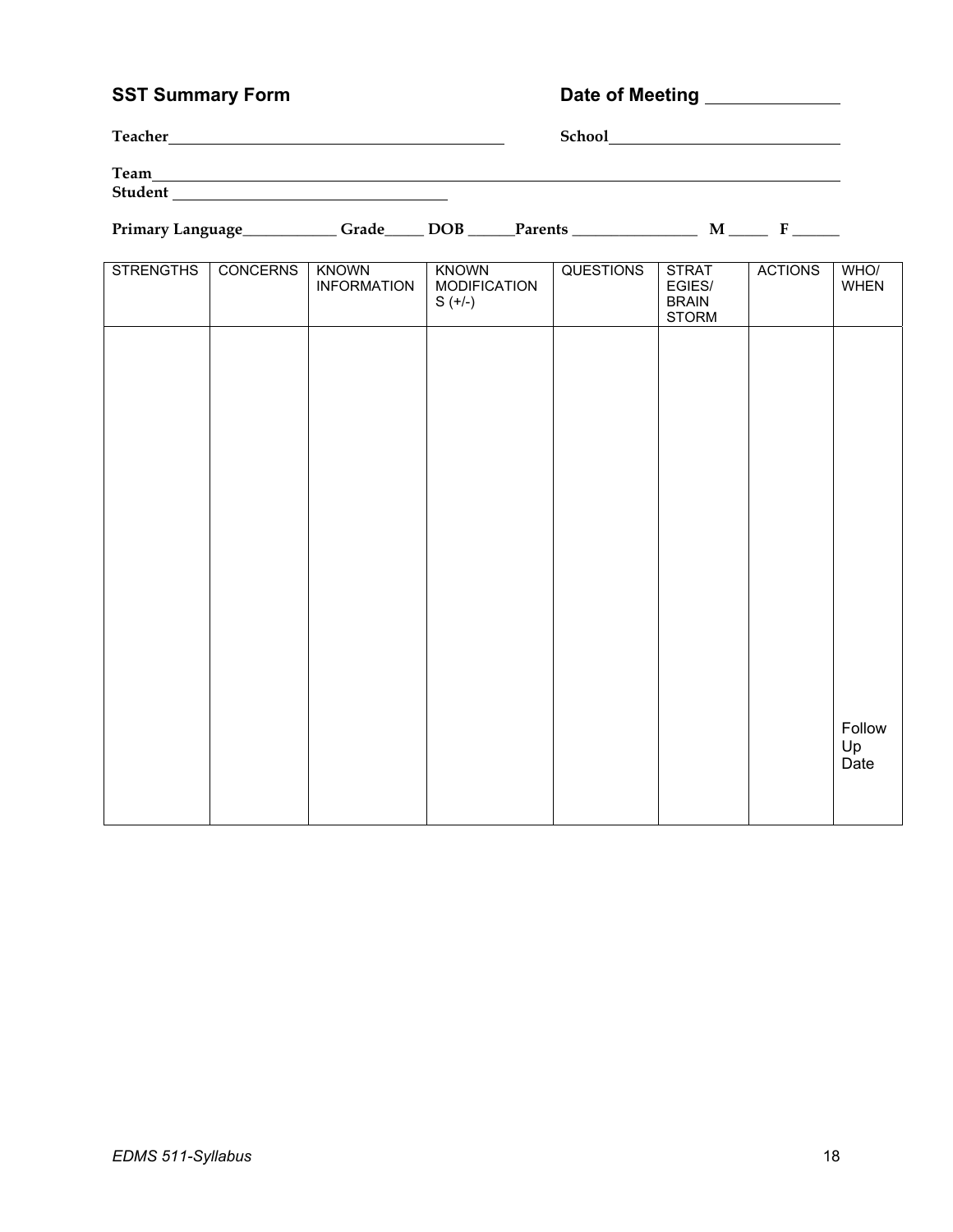# **Student Study Team (SST) Simulation Rubric for In-class Activity**

(This will not be graded, but it can be a great tool to initiate class discussion of the success of the SST meeting.)

| <b>Element</b>                                                                                                                  | <b>Developing</b><br>.5 points                                                                     | <b>Approaches</b><br><b>Expectations</b><br>1 point                                                                                                | <b>Meets Expectations</b><br>2 points                                                                                                                                                              | <b>Total</b> |
|---------------------------------------------------------------------------------------------------------------------------------|----------------------------------------------------------------------------------------------------|----------------------------------------------------------------------------------------------------------------------------------------------------|----------------------------------------------------------------------------------------------------------------------------------------------------------------------------------------------------|--------------|
| <b>Know School Families</b><br>(Student Data Sheet,<br><b>Intervention Plan and</b><br><b>Meeting Interactions)</b>             | No indication<br>that the<br>school took<br>the time to<br>know the<br>family and<br>their needs.  | Some of the needs of<br>the family were<br>understood, i.e. family<br>members, language,<br>literacy, family<br>dynamics.                          | There is a description of the<br>family (in Data Sheet) and the<br>family's needs are taken into<br>consideration in planning the<br>student's intervention plan.                                  |              |
| <b>Knows Student</b><br>(As Indicated on Student<br><b>Data Sheet, Intervention</b><br><b>Plan and Meeting</b><br>Interactions) | Some of the<br>student's<br>strengths,<br>needs,<br>language,<br>and culture<br>are<br>understood. | The student's<br>strengths, needs,<br>language, and culture<br>are understood and<br>addressed in plan.                                            | The student's strengths,<br>needs, language, and culture<br>are understood so well that the<br>team can incorporate the<br>child's life outside of school<br>into the plan.                        |              |
| <b>Development of</b><br><b>Interventions</b>                                                                                   | The<br>intervention<br>plan is brief<br>and vague.                                                 | The intervention plan<br>demonstrates an<br>understanding of the<br>student's uniqueness<br>and addresses the<br>student's strengths<br>and needs. | The intervention plan<br>demonstrates an<br>understanding of student's<br>uniqueness and addresses the<br>student's strengths and needs<br>for cognitive, affective and<br>psychomotor objectives. |              |
| Implementation and<br><b>Monitoring Interventions</b>                                                                           | There is no<br>clear plan<br>how<br>interventions<br>will be<br>implemented<br>or monitored.       | There is a clear plan<br>for implementing and<br>monitoring<br>interventions.                                                                      | There is a clear plan for<br>implementing and monitoring<br>interventions. A plan is set to<br>communicate progress of<br>interventions to all school and<br>family members.                       |              |
| <b>Use of Resources</b>                                                                                                         | No resources<br>were<br>mentioned in<br>the<br>intervention<br>plan.                               | School resources were<br>identified in the<br>intervention plan.                                                                                   | School, community, and family<br>resources were considered<br>and identified in the<br>intervention plan.                                                                                          |              |
| <b>Continued</b><br>on next page                                                                                                |                                                                                                    |                                                                                                                                                    |                                                                                                                                                                                                    |              |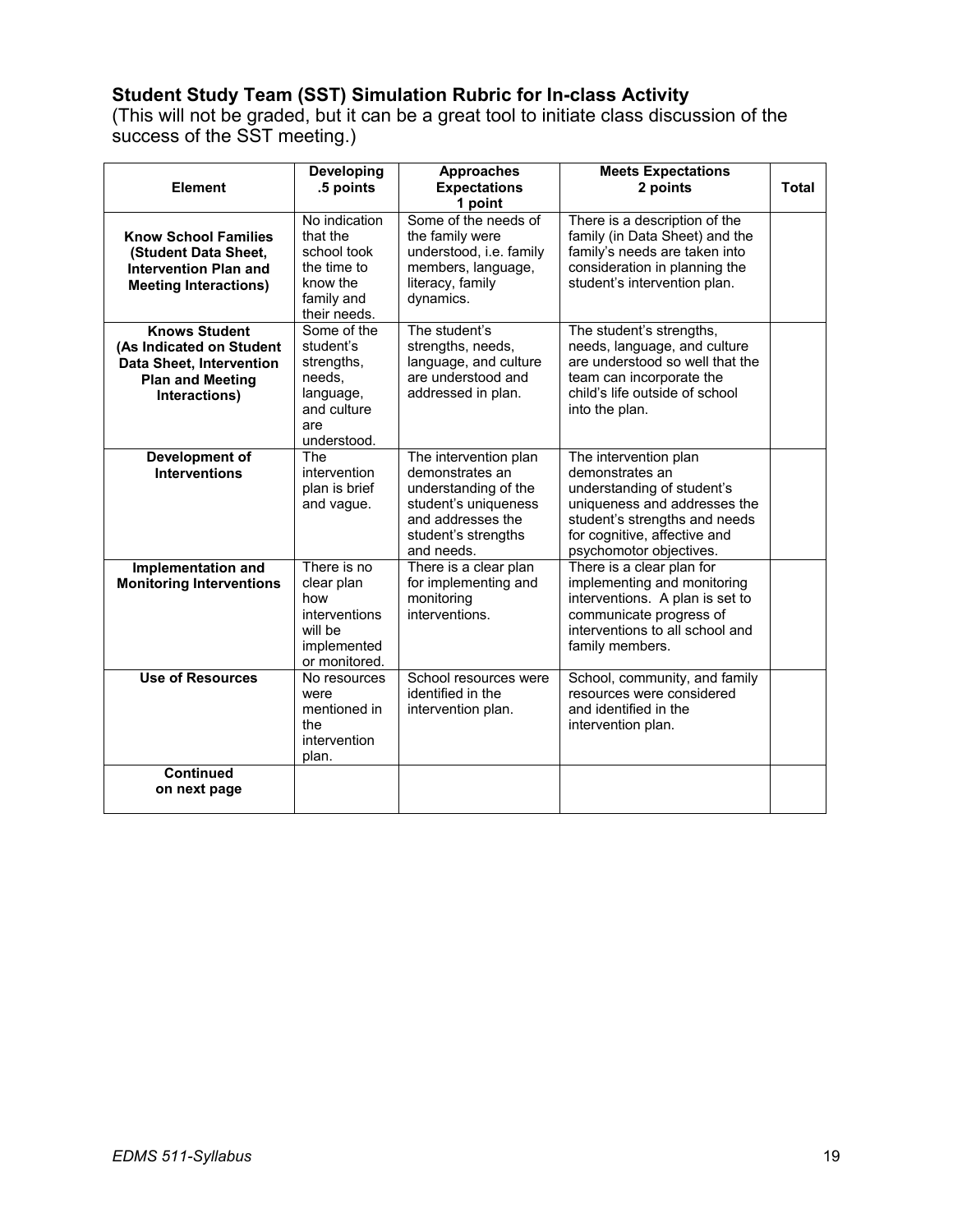|                                                                                                                                                                                                                                                                                           | Developing                                                                                                                                  | <b>Approaches</b>                                                                                                                                                                                                                 | <b>Meets Expectations</b>                                                                                                                                                                                                                                                  |       |
|-------------------------------------------------------------------------------------------------------------------------------------------------------------------------------------------------------------------------------------------------------------------------------------------|---------------------------------------------------------------------------------------------------------------------------------------------|-----------------------------------------------------------------------------------------------------------------------------------------------------------------------------------------------------------------------------------|----------------------------------------------------------------------------------------------------------------------------------------------------------------------------------------------------------------------------------------------------------------------------|-------|
| <b>Element</b>                                                                                                                                                                                                                                                                            |                                                                                                                                             | <b>Expectations</b>                                                                                                                                                                                                               |                                                                                                                                                                                                                                                                            | Total |
| <b>Role Representations</b>                                                                                                                                                                                                                                                               | Minimum of 5<br>SST roles<br>were<br>represented.                                                                                           | More than 5 SST<br>roles were<br>represented and<br>modeled the<br>responsibilities of<br>each member.                                                                                                                            | More than 5 SST roles were<br>represented with a detailed<br>description of each member in<br>SST Binder addressing<br>relationship w/ student, unique<br>talents, background, interests,<br>and experiences that make this<br>individual an invaluable member<br>of team. |       |
| <b>Facilitation</b>                                                                                                                                                                                                                                                                       | Facilitator<br>keeps team<br>focused on<br>student's<br>needs and<br>developing<br>and<br>intervention<br>plan.                             | & facilitator is<br>accountable for time,<br>encourages input<br>from all members,<br>and diffuses<br>emotionally charged<br>statements, making<br>corrections non-<br>defensively.                                               | & facilitator goes above and<br>beyond to help team find<br>win/win solutions.                                                                                                                                                                                             |       |
| <b>Recording</b>                                                                                                                                                                                                                                                                          | The recorder<br>listens<br>carefully for<br>key words<br>and ideas.<br>organizes and<br>records input<br>into<br>appropriate<br>categories. | & a visual aid is<br>created for<br>participants to see<br>key issues for student<br>and the proposed<br>interventions. A seat<br>recorder transfers the<br>visual model to<br>regular- sized paper<br>as a record of<br>meeting. | & the seat recorder clarifies<br>information documented on<br>regular-sized paper and how it<br>represents the visual aid and<br>what was discussed at the<br>meeting.                                                                                                     |       |
| <b>Follow SST Steps</b><br>(Student Summary Sheet<br>& Meeting Interactions)<br>1. Pre-SST intervention<br>2. SST referral<br>3. Family invited & meeting<br>arranged<br>4. Team meets and follow<br>up date set<br>5. Interventions<br>implemented and monitored<br>6. Follow up meeting | 75 % of SST<br>Summary<br>Sheet<br>completed &<br>5 or less<br>SST steps<br>implemented.                                                    | 90% of SST<br><b>Summary Sheet</b><br>completed & all 6<br>steps implemented.                                                                                                                                                     | 100% of SST Summary Sheet<br>completed & all 6 steps<br>implemented.                                                                                                                                                                                                       |       |
| <b>SST Binder</b><br>1. SST Summary Sheet<br>2. Student Data Sheet<br>3. Binder<br>4. Cover Sheet<br>5. Annotated bibliographies<br>for each team member                                                                                                                                  | Completes 4<br>or less.                                                                                                                     | Completes all 5.                                                                                                                                                                                                                  | Completes all 5 with detail &<br>professionalism.                                                                                                                                                                                                                          |       |
| <b>Total</b>                                                                                                                                                                                                                                                                              |                                                                                                                                             |                                                                                                                                                                                                                                   |                                                                                                                                                                                                                                                                            | 20    |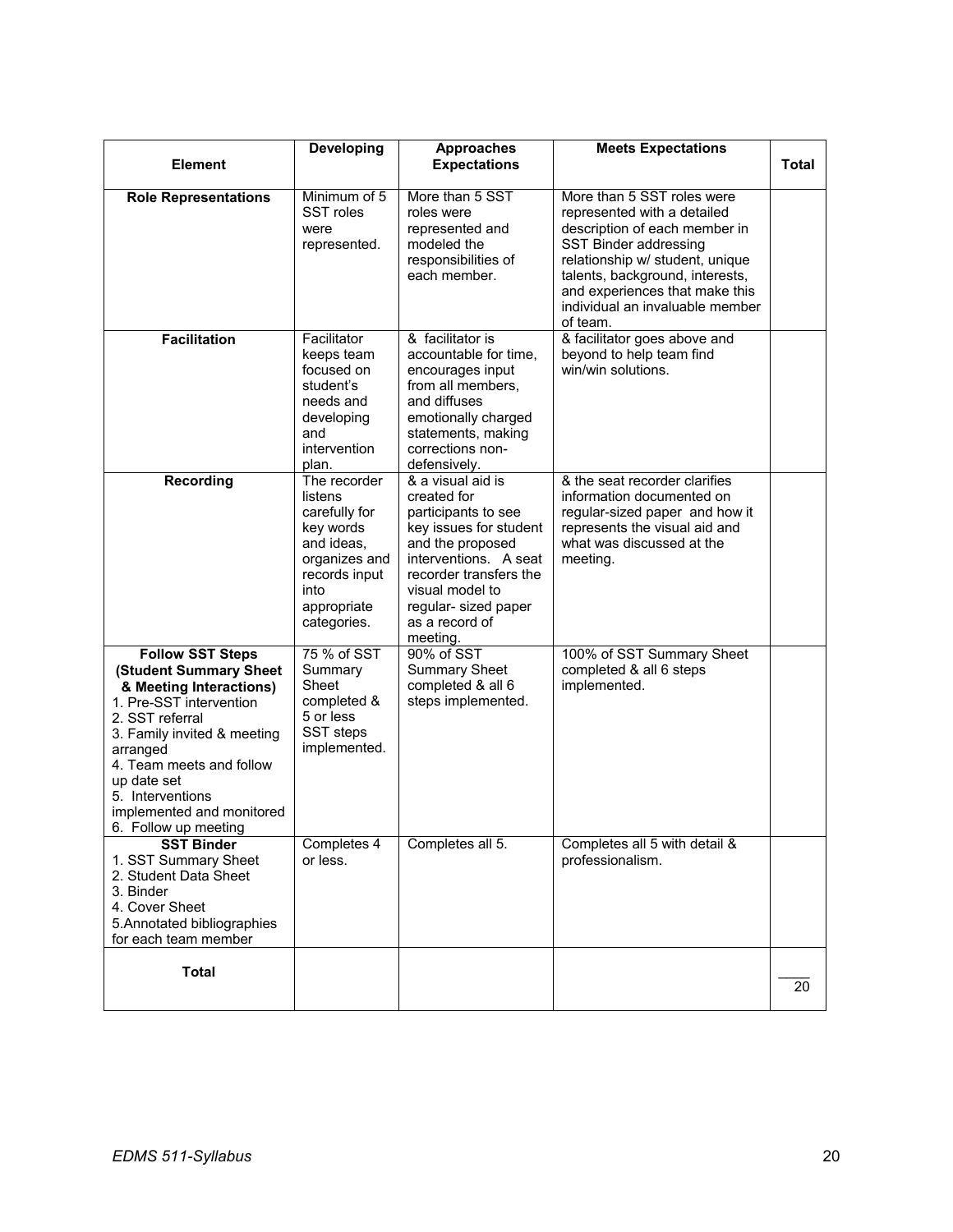# SST Reflection Rubric for TaskStream

| Element                                                              | <b>Beginning to Meet</b><br>Expectations<br>0.5 points                                       | Approaching<br>Expectations<br>1.5 points                                                                                                                                | <b>Meets</b><br>Expectations<br>2 points                                                                                                                                                                | Total |
|----------------------------------------------------------------------|----------------------------------------------------------------------------------------------|--------------------------------------------------------------------------------------------------------------------------------------------------------------------------|---------------------------------------------------------------------------------------------------------------------------------------------------------------------------------------------------------|-------|
| <b>Content Strategies</b>                                            | A minimum of 1<br>content strategy<br>was described to<br>support student                    | A minimum of 1<br>content specific<br>strategy was<br>described to<br>support the<br>learner taking into<br>consideration the<br>students strengths<br>and areas of need | A minimum of 2<br>content specific<br>strategies were<br>identified with<br>consideration of<br>the students<br>strengths, needs,<br>readiness range,<br>learning profile,<br>talents and<br>interests. |       |
| Process<br><b>Strategies</b>                                         | A minimum of 1<br>process strategy<br>was described to<br>support student                    | A minimum of 1<br>process specific<br>strategy was<br>described to<br>support the<br>learner taking into<br>consideration the<br>students strengths<br>and areas of need | A minimum of 2<br>process specific<br>strategies were<br>identified with<br>consideration of<br>the students<br>strengths, needs,<br>readiness range,<br>learning profile,<br>talents and<br>interests. |       |
| <b>Product Strategies</b>                                            | A minimum of 1<br>product strategy<br>was described to<br>support student                    | A minimum of 1<br>product specific<br>strategy was<br>described to<br>support the<br>learner taking into<br>consideration the<br>students strengths<br>and areas of need | A minimum of 2<br>product specific<br>strategies were<br>identified with<br>consideration of<br>the students<br>strengths, needs,<br>readiness range,<br>learning profile,<br>talents and<br>interests. |       |
| Your Role at SST<br>Meetings                                         | Generally describe<br>what you will do at<br>the SST meeting                                 | Generally describe<br>what you will do to<br>prepare for the<br>meeting and do at<br>the meeting.                                                                        | Describe in detail<br>what you will do to<br>prepare for the<br>meeting, what you<br>will do at the<br>meeting and what<br>you will do to<br>implement the<br>SST plan.                                 |       |
| <b>How SST</b><br>Roleplay<br>Experience<br>Informs your<br>Teaching | Describe how this<br>experience has<br>effected the way<br>you think about<br>these meetings | & describe how<br>this experience<br>has effected your<br>expectations of<br>SST meetings                                                                                | & describe how<br>your actions will<br>be informed by<br>this experience                                                                                                                                |       |
| Total                                                                |                                                                                              |                                                                                                                                                                          |                                                                                                                                                                                                         | /10   |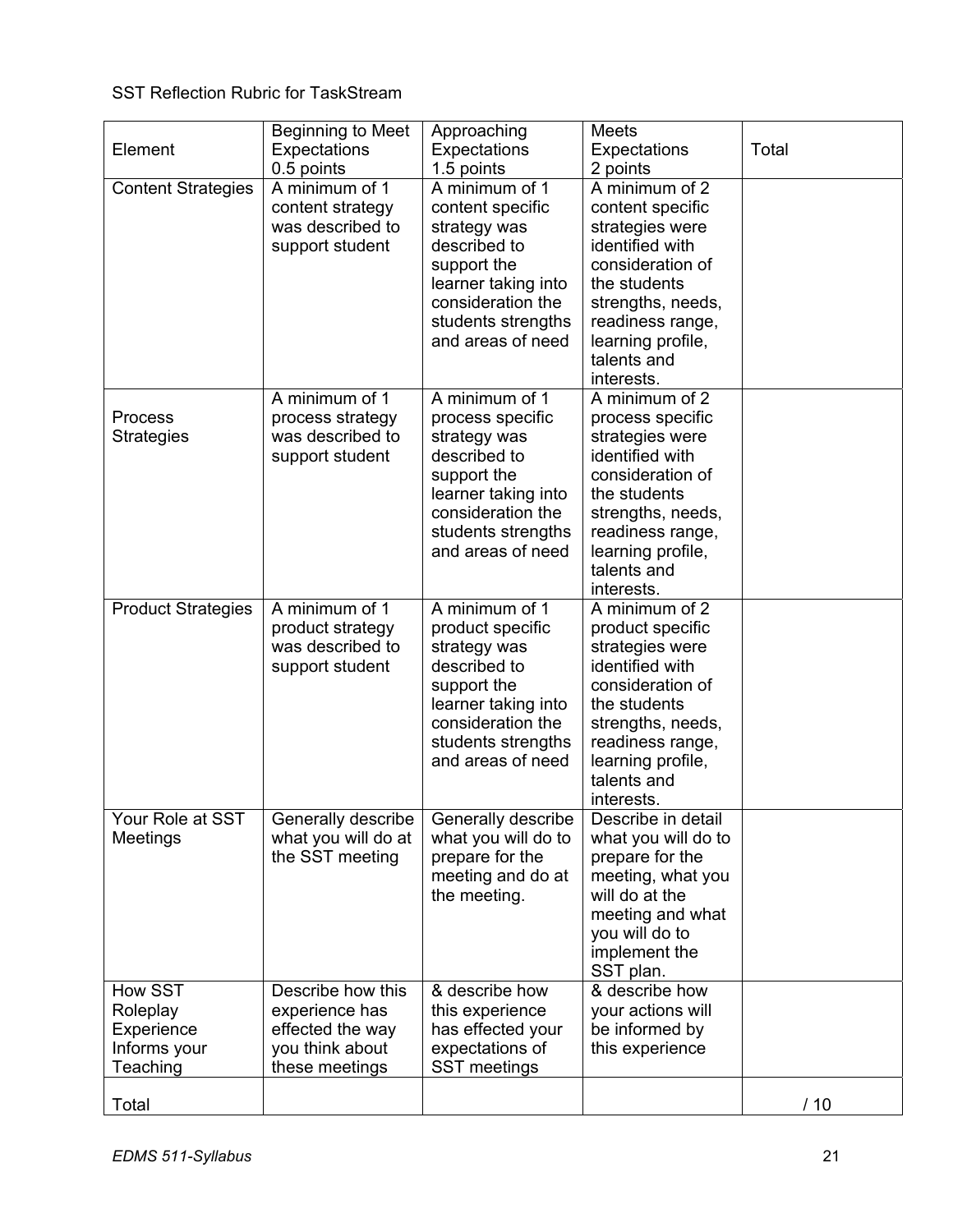- **Learner Objectives:** Teacher candidates will be able to design a classroom management plan for students with diverse needs.
- **Assessment:** Teacher candidates will write a classroom management plan that addresses all six levels of the discipline pyramid from prevention to individualized support plans. Teacher candidates will identify a minimum of three beliefs about teaching and learning and show how their beliefs are implemented in the strategies at each of the six different discipline levels. Students will be required to describe a minimum of 4 strategies at each pyramid level. 1-2 strategies at each level must cite a theory or discipline model.

**Preparation:** Before beginning assignment teacher candidates read the following resources and demonstrate the ability to complete the prerequisite skills.

| <b>Resources</b>  | Title and necessary information:                                                                                                                                                                                                      |
|-------------------|---------------------------------------------------------------------------------------------------------------------------------------------------------------------------------------------------------------------------------------|
| Textbook/chapters | Choate, J. S. (2000) Successful Inclusive Teaching (3rd ed.). Needham, MA: Allyn<br>& Bacon. Chapters To Be Assigned                                                                                                                  |
|                   | Thousand, Villa, & Nevin. (2002)." Discipline Pyramid," Creativity and Collaborative<br>Learning: The practical guide to empowering students, teachers and families, 2 <sup>nd</sup><br>ed. Baltimore, MA: Brookes Publishing. P. 143 |
|                   | Villa, Richard, & Thousand, Jacquelyn. (1995). Creating an inclusive school.<br>Alexandria, VA: ASCD. Chapters To Be Assigned                                                                                                         |
| Internet Site(s)  | Visit a website                                                                                                                                                                                                                       |

Prerequisite skills:

- Teacher candidates are able to identify their beliefs about teaching and learning as related to student behavior.
- Teacher candidates are able to differentiate the six levels of the discipline pyramid
- Teacher candidates are able to use information about students' readiness range (skills, reading, thinking & information), learning profiles, interests, talents, and culture to determine appropriate discipline approaches (Thousand, Villa & Nevin)
- Teacher candidates are able to identify strategies to meet the needs of
	- o Students learning English (including differentiation for Beginning, Intermediate, and Advanced levels)
		- o Student that are accelerated learners a<br>
		o Students that need special education su
		- Students that need special education support under IDEA &/or ADA as referred to by Choate (2000), Villa & Thousand (2002)

#### **Task Guidelines**

- 1. Identify a minimum of three core beliefs you have about teaching and learning and how those impact your classroom management plan. Read 3 or more discipline theories/classroom management models from texts or websites
- 2. Do the following activities:
	- a. Observe a classroom teacher and identify what their educational beliefs are and how they implement those beliefs in their management approach.
	- b. Interview a teacher about their educational beliefs and how they implement those beliefs in their classroom management plans.
- 3. Describe what management strategies you will use at each of the six levels of the discipline pyramid from prevention to individualized support plans. Make sure your action plan implements your beliefs.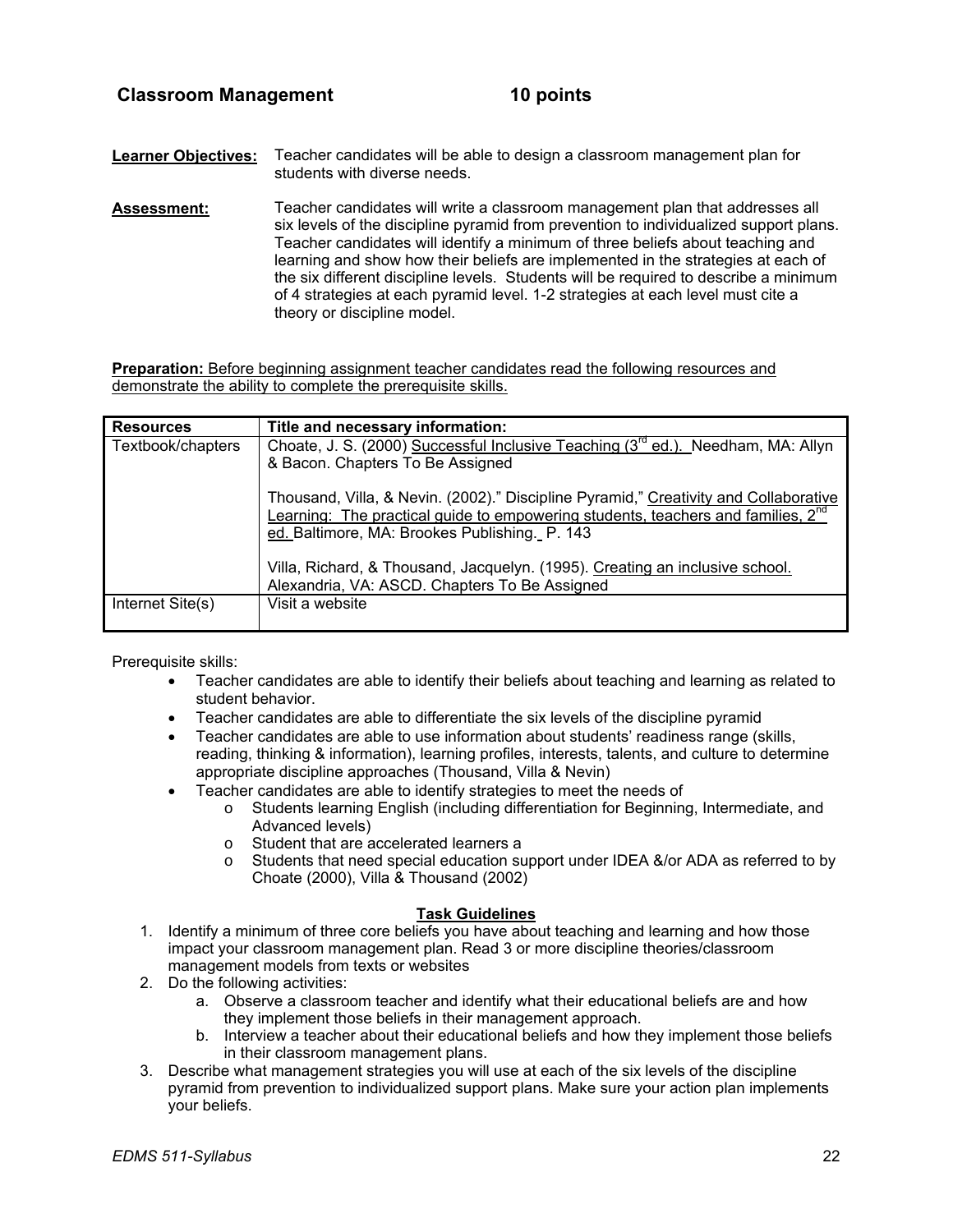# **Classroom Management Plan Rubric**

|                                                        | Approaching                                                                 | Meets                                                                                                                                                                 | Total  |
|--------------------------------------------------------|-----------------------------------------------------------------------------|-----------------------------------------------------------------------------------------------------------------------------------------------------------------------|--------|
| Elements                                               | Expectations                                                                | Expectations                                                                                                                                                          | Points |
|                                                        | 1 point                                                                     | 2 points                                                                                                                                                              |        |
| <b>Educational Beliefs</b>                             | Identify 1-2<br>beliefs.                                                    | Identify 3<br>educational<br>beliefs, describe<br>how they will be<br>implemented in<br>your classroom<br>management<br>plan, and use a<br>minimum of 2<br>citations. |        |
| Define your<br>management plan                         | Describe 1-3<br>strategies for<br>each level of<br>discipline plan          | Describe 4 or<br>more strategies<br>for each level of<br>pyramid.                                                                                                     |        |
| Implementation of<br>educational beliefs               | Some of your<br>strategies are<br>linked to your<br>educational<br>beliefs. | Each strategy is<br>clearly linked to<br>one of your<br>educational<br>beliefs.                                                                                       |        |
| <b>Citations</b>                                       | 1 or less citations<br>for each area of<br>pyramid                          | 1-2 citations for<br>each level of<br>pyramid.                                                                                                                        |        |
| Organization of<br><b>Classroom Management</b><br>Plan | All areas are<br>covered, but not<br>easy to locate.                        | All areas are<br>covered, a<br>navigations<br>system is well<br>implement to<br>allow reader to<br>locate and<br>comprehend<br>each area of<br>pyramid.               |        |
| <b>Total Points</b>                                    |                                                                             |                                                                                                                                                                       | /10    |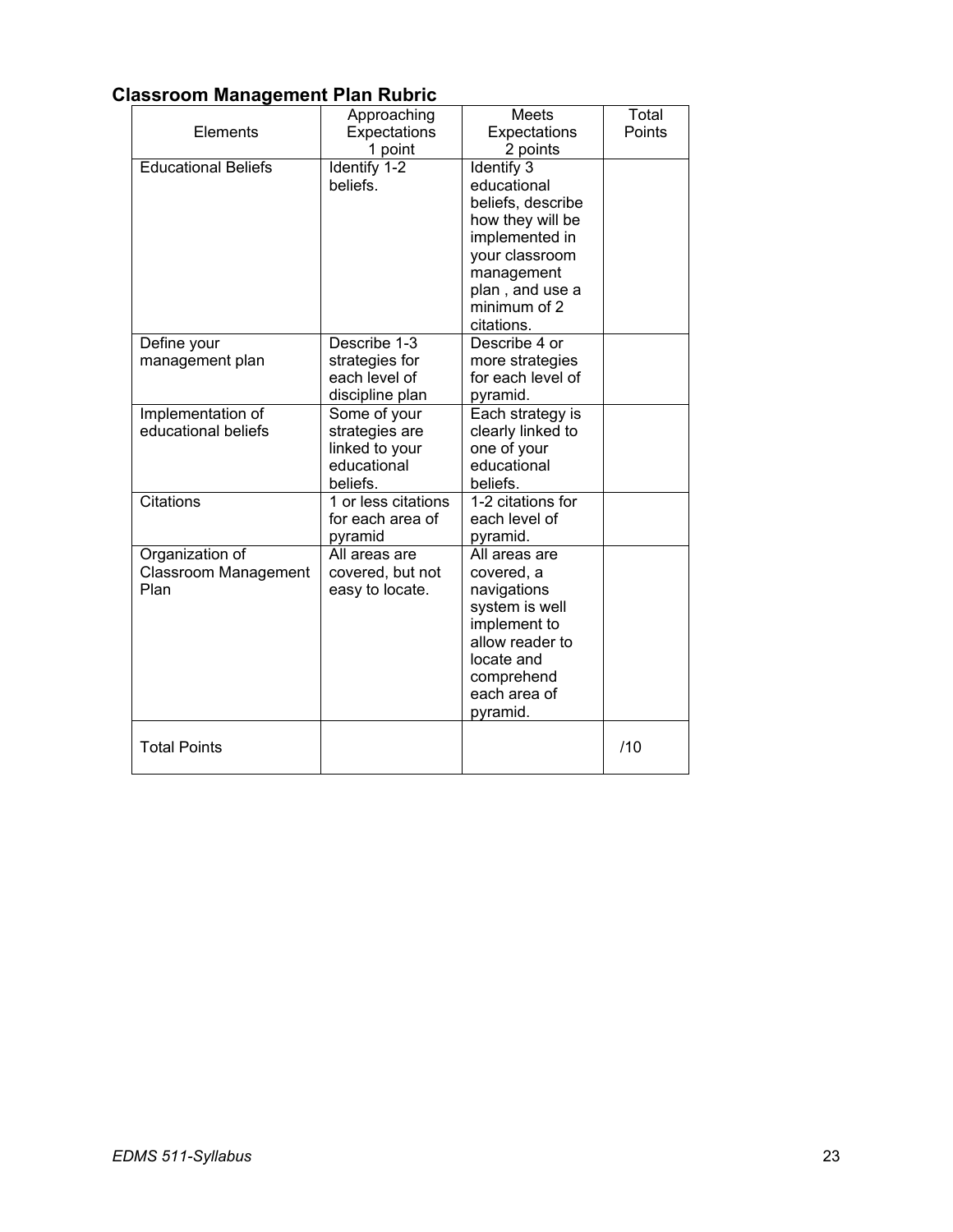## **Electronic Portfolio - TaskStream 10 points**

**Learner Objectives:** Knowledge and skill in creating an electronic portfolio.

**Assessment:** Teacher candidates apply what they have learned from the required assignments to the TPE's designated in a cogent, first person reflection in TaskStream.

> Teacher candidates will include all necessary components in their final submission of the electronic portfolio.

| Resource(s):     | Title and necessary information:                                                                                                                                                                               |
|------------------|----------------------------------------------------------------------------------------------------------------------------------------------------------------------------------------------------------------|
| Internet Site(s) | http://lynx.csusm.edu/coe/eportfolio/index.asp<br>This will take you to the CSUSM COE website where you can get help with how to<br>create your electronic portfolio and information on the required elements. |
|                  | http://www.taskstream.com<br>This is the TaskStream home page where you will register for Taskstream and<br>return to when working on your electronic portfolio.                                               |